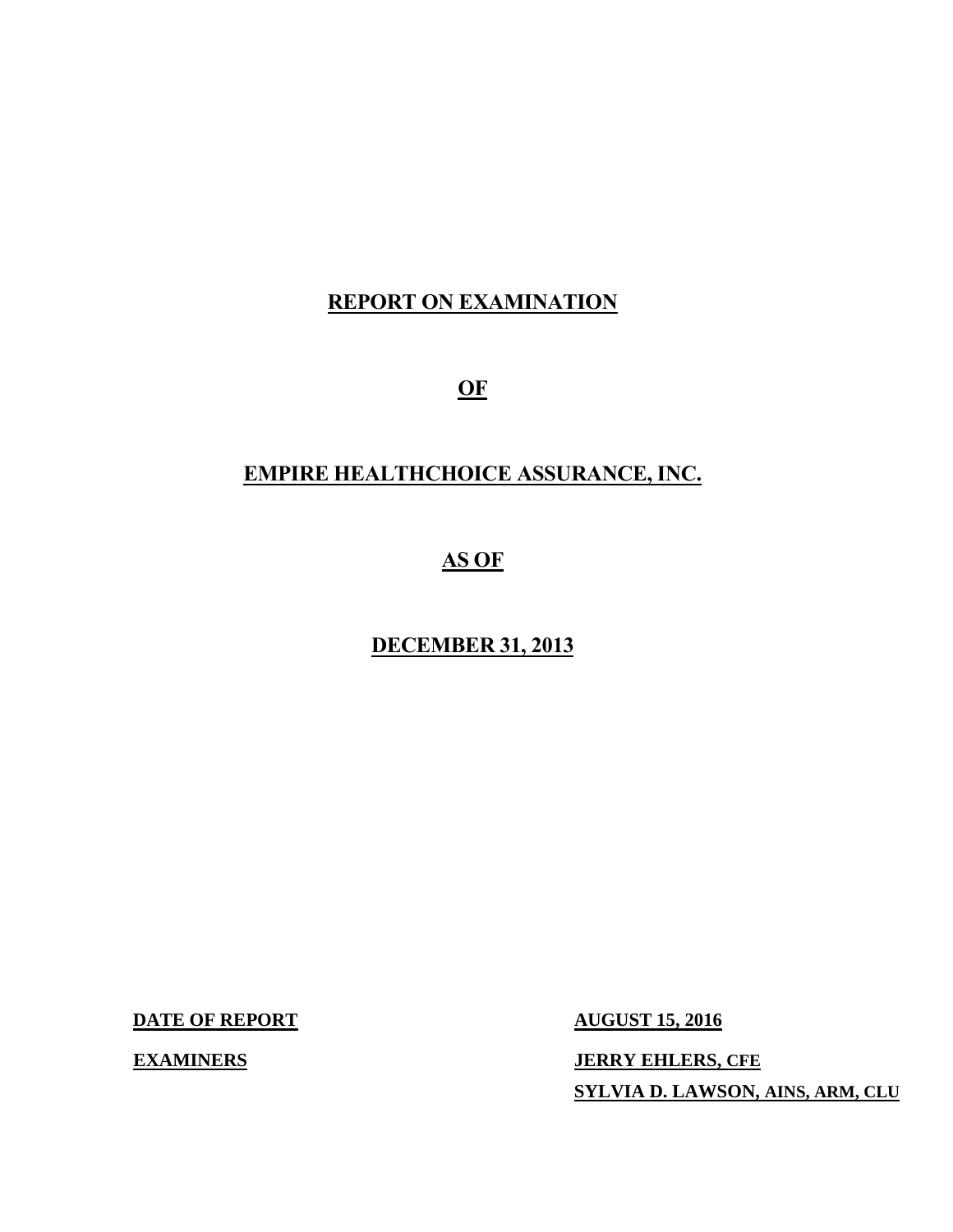#### **TABLE OF CONTENTS**

#### **ITEM NO. PAGE NO.**

| 1. | Scope of the examination                                                  | 3  |  |
|----|---------------------------------------------------------------------------|----|--|
| 2. | Description of the Company                                                |    |  |
|    | A. Management and controls                                                | 7  |  |
|    | Corporate governance<br>B.                                                | 9  |  |
|    | i. Enterprise risk management                                             | 9  |  |
|    | ii. Internal Audit Department                                             | 10 |  |
|    | C. Territory and plan of operation                                        | 10 |  |
|    | Risk-based capital<br>D.                                                  | 12 |  |
|    | Dividends<br>E.                                                           | 12 |  |
|    | Small group business<br>F.                                                | 13 |  |
|    | Holding company system<br>G.                                              | 14 |  |
|    | Reinsurance<br>$H_{\cdot}$                                                | 15 |  |
|    | Internal controls<br>$\mathbf{I}$ .                                       | 16 |  |
|    | J <sub>1</sub><br>Facilitation of the examination                         | 17 |  |
|    | K. Accounts and records                                                   | 18 |  |
| 3. | <b>Financial statements</b>                                               | 19 |  |
|    | A. Balance sheet                                                          | 20 |  |
|    | <b>B.</b><br>Statement of revenue and expenses and capital and<br>surplus | 22 |  |
| 4. | Subsequent events                                                         | 23 |  |
| 5. | Compliance with prior report on examination                               | 24 |  |
| 6. | Summary of comments and recommendations                                   | 25 |  |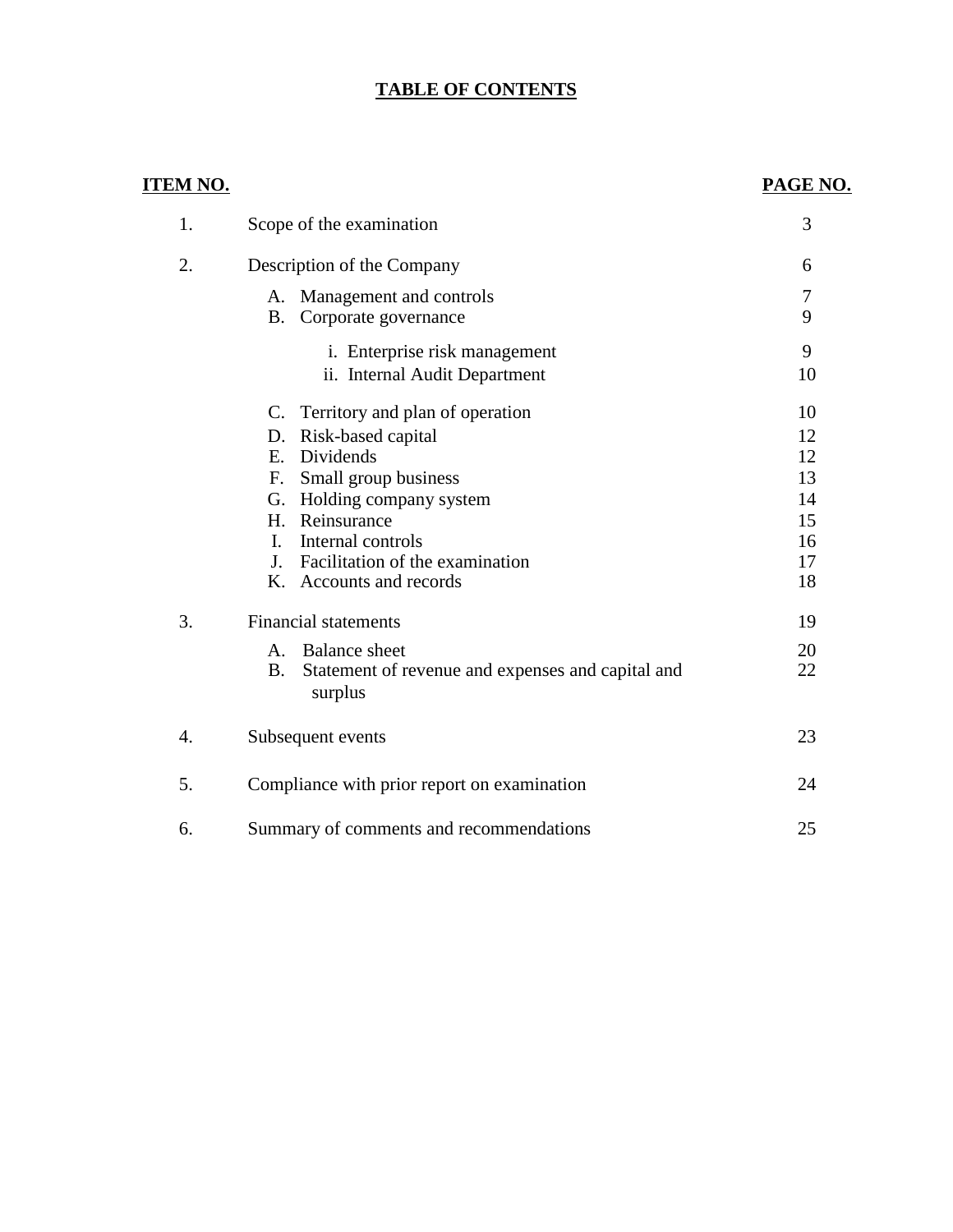

## NEW YORK STATE DEPARTMENT<sub>of</sub> FINANCIAL SERVICES

Andrew M. Cuomo National Andrew Maria T. Vullo National Andrew Maria T. Vullo National Andrew Maria T. Vullo Governor

Superintendent

August 15, 2016

Honorable Maria T. Vullo Superintendent of Financial Services Albany, New York 12257

Madam:

 Pursuant to the requirements of the New York Insurance Law, and acting in accordance with the instructions contained in Appointment Number 31231, dated October 9, 2014 attached hereto, we have made an examination into the condition and affairs of Empire HealthChoice Assurance, Inc., an accident and health insurer licensed pursuant to Article 42 of the New York Insurance Law, as of December 31, 2013, and submit the following report thereon.

 The examination was conducted at the home office of Empire HealthChoice Assurance, Inc. located at One Liberty Plaza, New York, NY.

Empire HealthChoice Assurance, Inc., is a wholly-owned subsidiary of WellPoint Holding Corporation ("WHC"). WHC is a wholly-owned subsidiary of WellPoint, Inc. ("WellPoint").

Wherever the designations "EHCA" or the "Company" appear herein, without qualification, they should be understood to indicate Empire HealthChoice Assurance, Inc.

 Wherever the designation "EHC HMO" appears herein, without qualification, it should be understood to indicate Empire HealthChoice HMO, Inc., a wholly-owned subsidiary of Empire HealthChoice Assurance, Inc.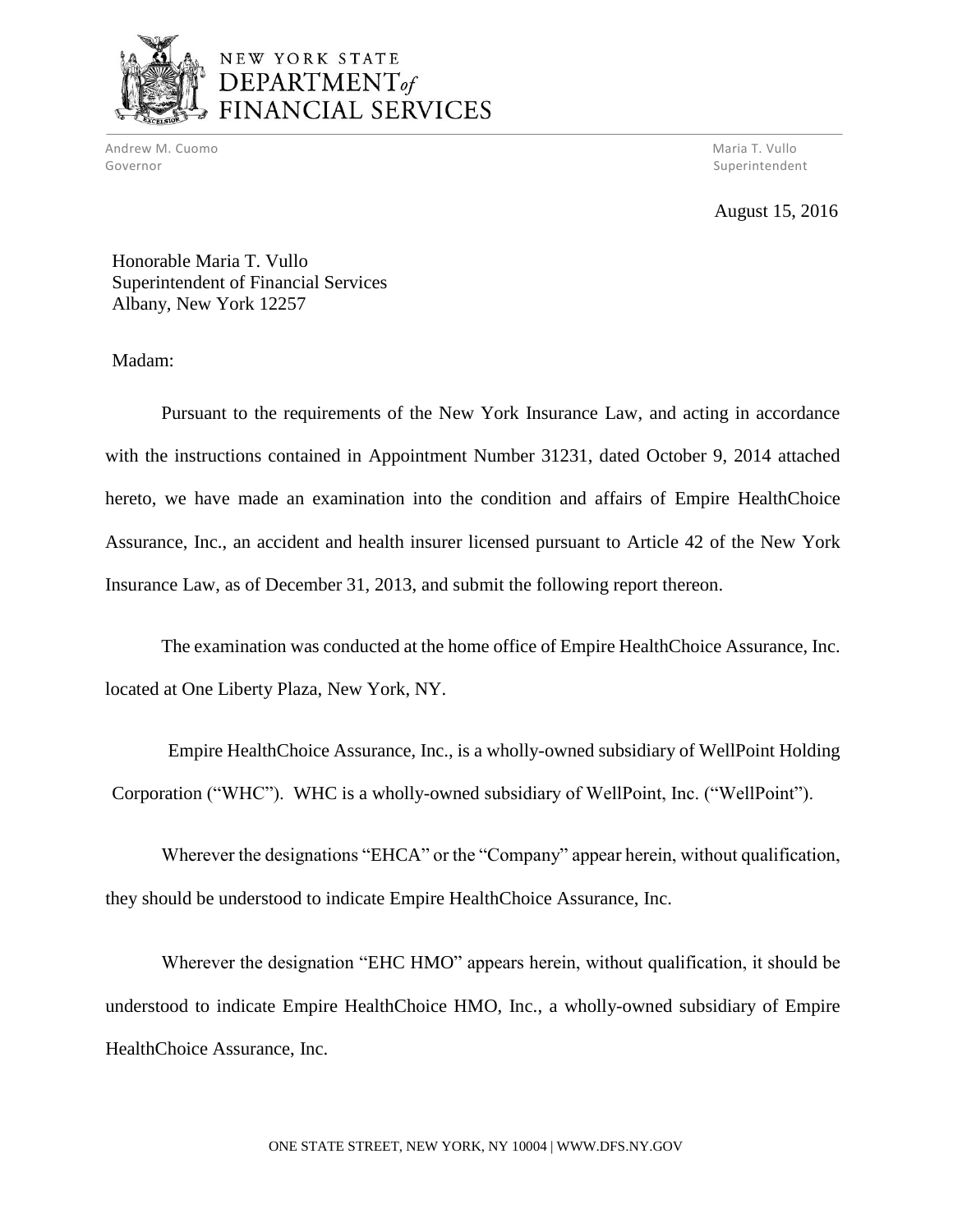Wherever the designations "WellPoint Holding Corporation" or "WHC" appear herein, without qualification they should be understood to indicate WellPoint Holding Corporation, the Parent of EHCA.

 Wherever the designation "WellPoint" appears herein, without qualification, it should be understood to indicate WellPoint, Inc., the ultimate Parent of WHC. On December 2, 2014 WellPoint, Inc. changed its corporate name to Anthem, Inc.

 Wherever the designation the "Department" appears herein, without qualification, it should be understood to indicate the New York State Department of Financial Services.

 Wherever the designation the "Companies" appear herein, without qualification, it should be understood to indicate Empire HealthChoice Assurance, Inc., and Empire HealthChoice HMO, Inc., collectively.

 A concurrent examination was made of Empire HealthChoice HMO, Inc., an affiliated health maintenance organization, licensed pursuant to the provisions of Article 44 of the New York Public Health Law. A separate report thereon has been submitted.

 A separate market conduct examination reviewing the manner in which EHCA and its subsidiary EHC HMO conducted its business practices and fulfilled its contractual obligations to policyholders and claimants was also conducted as of December 31, 2014. A separate report thereon will be submitted.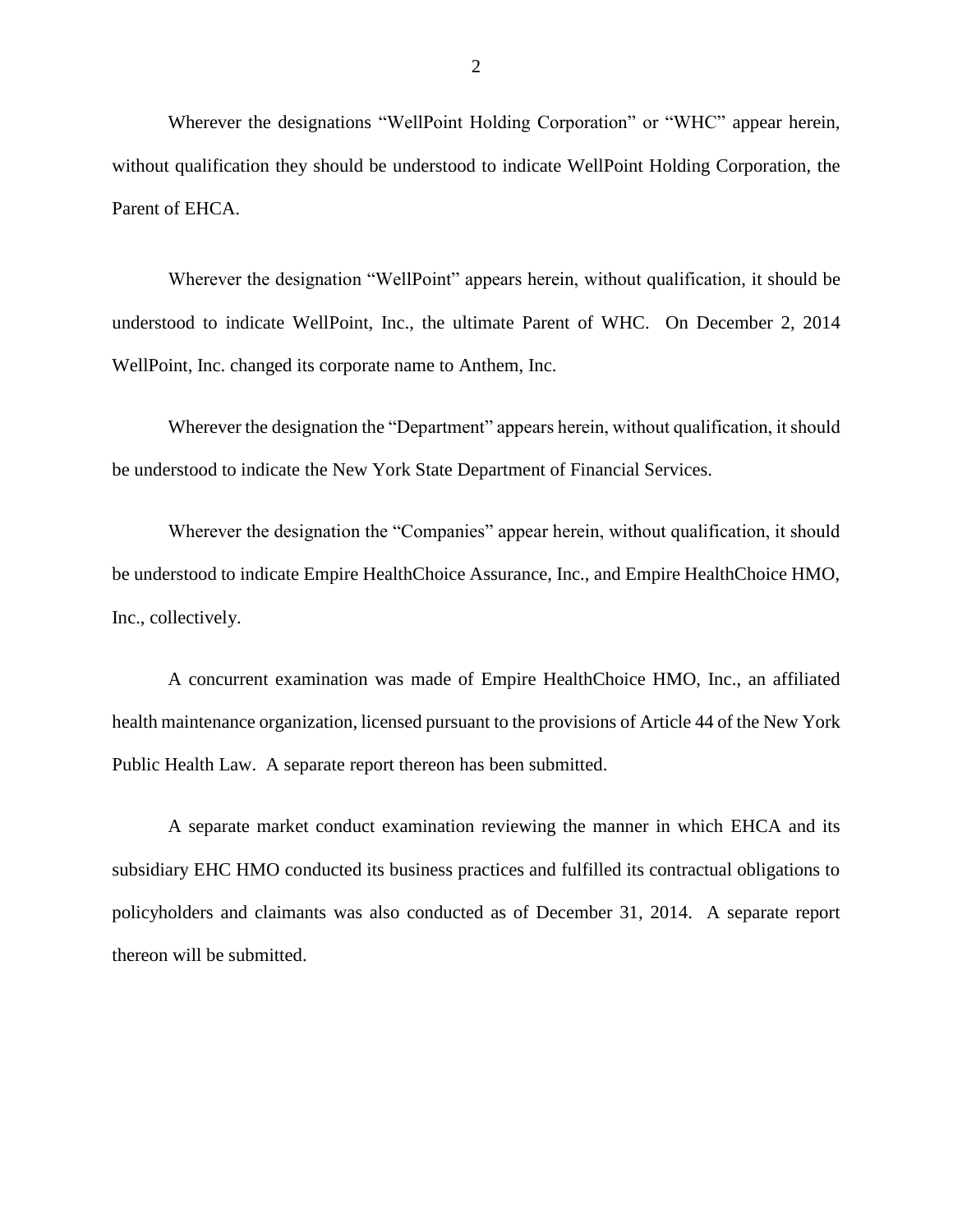#### 1. SCOPE OF THE EXAMINATION

 EHCA was previously examined as of December 31, 2010. This examination of the Company was a financial examination as defined in the National Association of Insurance  Commissioners ("NAIC") *Financial Condition Examiners Handbook, 2014 Edition* ("the Handbook") and it covered the period from January 1, 2011 through December 31, 2013. The examination was conducted observing the guidelines and procedures in the Handbook and where deemed appropriate by the examiners, transactions occurring subsequent to December 31, 2013 were also reviewed.

 of the Handbook, which provides guidance for the establishment of an examination plan based on to evaluate EHCA's current financial condition, as well as identify prospective risks that may threaten the future solvency of EHCA. The examination was conducted on a risk-focused basis in accordance with the provisions the examiners' assessment of risk in EHCA's operations and utilizes that evaluation in formulating the nature and extent of the examination. The examiners planned and performed the examination

 assessed the internal control systems and procedures used to mitigate those risks. The examination also included an assessment of the principles used and significant estimates made by management, compliance with the Department's statutes and guidelines, Statutory Accounting Principles, as The examiners identified key processes, assessed the risks within those processes and an evaluation of the overall financial statement presentation, and determined management's adopted by the Department, and annual statement instructions.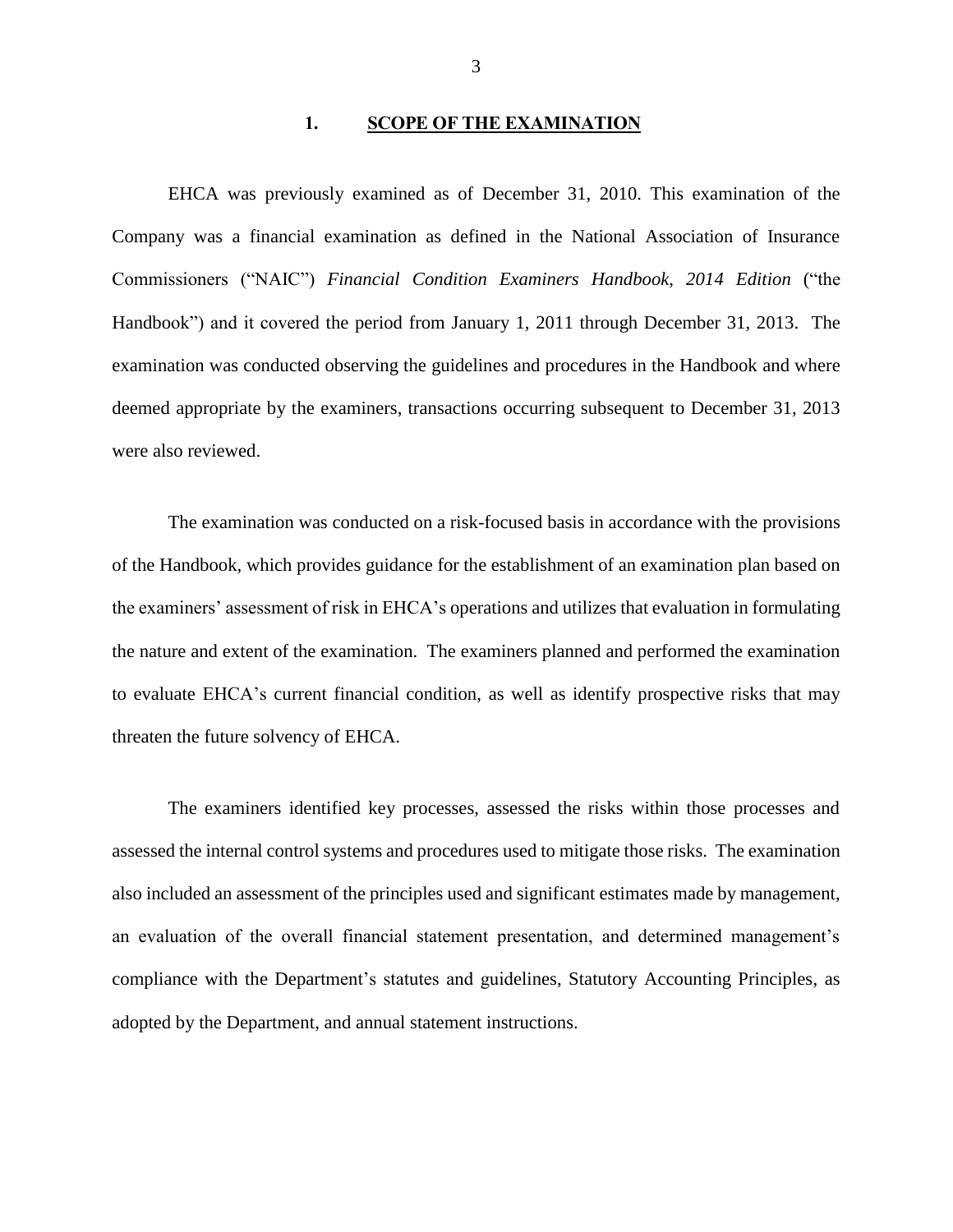Information concerning EHCA's organizational structure, business approach and control environment were utilized to develop the examination approach. The examination evaluated categories. These categories are as follows: EHCA's risks and management activities in accordance with the NAIC's nine branded risk

- Pricing/Underwriting
- Reserving
- Operational
- Strategic
- Credit
- Market
- Liquidity
- Legal
- Reputational

The examination also evaluated EHCA's critical risk categories in accordance with the

NAIC's ten critical risk categories. These categories are as follows:

- Valuation/Impairment of Complex or Subjectively Valued Invested Assets
- Liquidity Considerations
- Appropriateness of Investment Portfolio and Strategy
- Appropriateness/Adequacy of Reinsurance Program
- Reinsurance Reporting and Collectability
- Underwriting and Pricing Strategy/Quality
- Reserve Data
- Reserve Adequacy
- Related Party/Holding Company Considerations
- Capital Management

EHCA was audited annually for the years 2011 through 2013, by the accounting firm of

Ernst & Young, LLP ("E&Y"). EHCA received an unmodified opinion in each of those years.

Certain audit work papers of E&Y were reviewed and relied upon in conjunction with this

examination. A review was also made of WellPoint, Inc.'s (the Company's ultimate parent),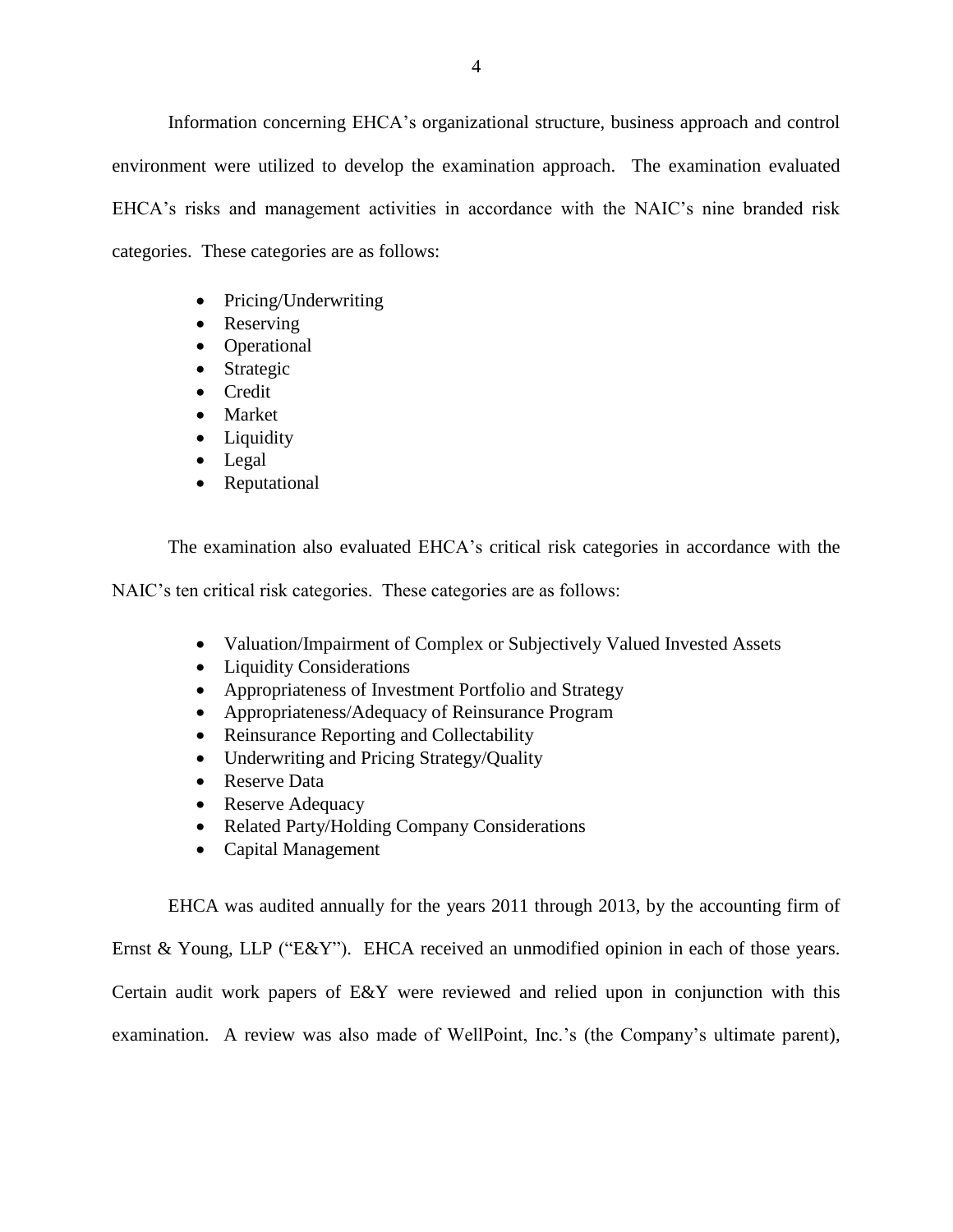Enterprise Risk Management program, as they relate to the Company. Enterprise Risk Management program, as they relate to the Company. This examination was conducted as a coordinated examination, as such term is defined in Internal Audit function, Sarbanes-Oxley/Model Audit Rule ("SOX/MAR") function, and

 the Handbook (an examination of one insurer or a group of insurers performed by examiners from more than one state whereby the participating states share resources and allocate work among the examiners), of the insurance subsidiaries of WellPoint, Inc. The examination was led by the state of Indiana with participation from twelve (12) other states: New York, California, New Hampshire, Maryland, Maine, Missouri, Ohio, Texas, Virginia, West Virginia, Washington and Wisconsin. Since the lead and participating states are accredited by the NAIC, all states deemed it appropriate Since the lead and participating states are accredited by the NAIC, all states deemed it appropriate to rely on each other's work. The examination team, representing the participating states, identified and assessed the risks for key functional activities across all of the WellPoint, Inc. related to the insurance entities. insurance subsidiaries. The examination team also assessed the relevant prospective risks as they

 Additionally, as part of this coordinated examination and in accordance with the provisions of the Handbook, an information systems review was made on a risk-focused basis, of WellPoint's computer systems and operations that support EHCA.

 recommendations concerning financial issues contained in the prior report on examination. The results of the examiners' review are contained in Item 5 of this report. The examiners reviewed the corrective actions taken by the Company with respect to the

 matters which involve departure from laws, regulations or rules, or which require explanation or This report on examination is confined to financial statements and comments on those description.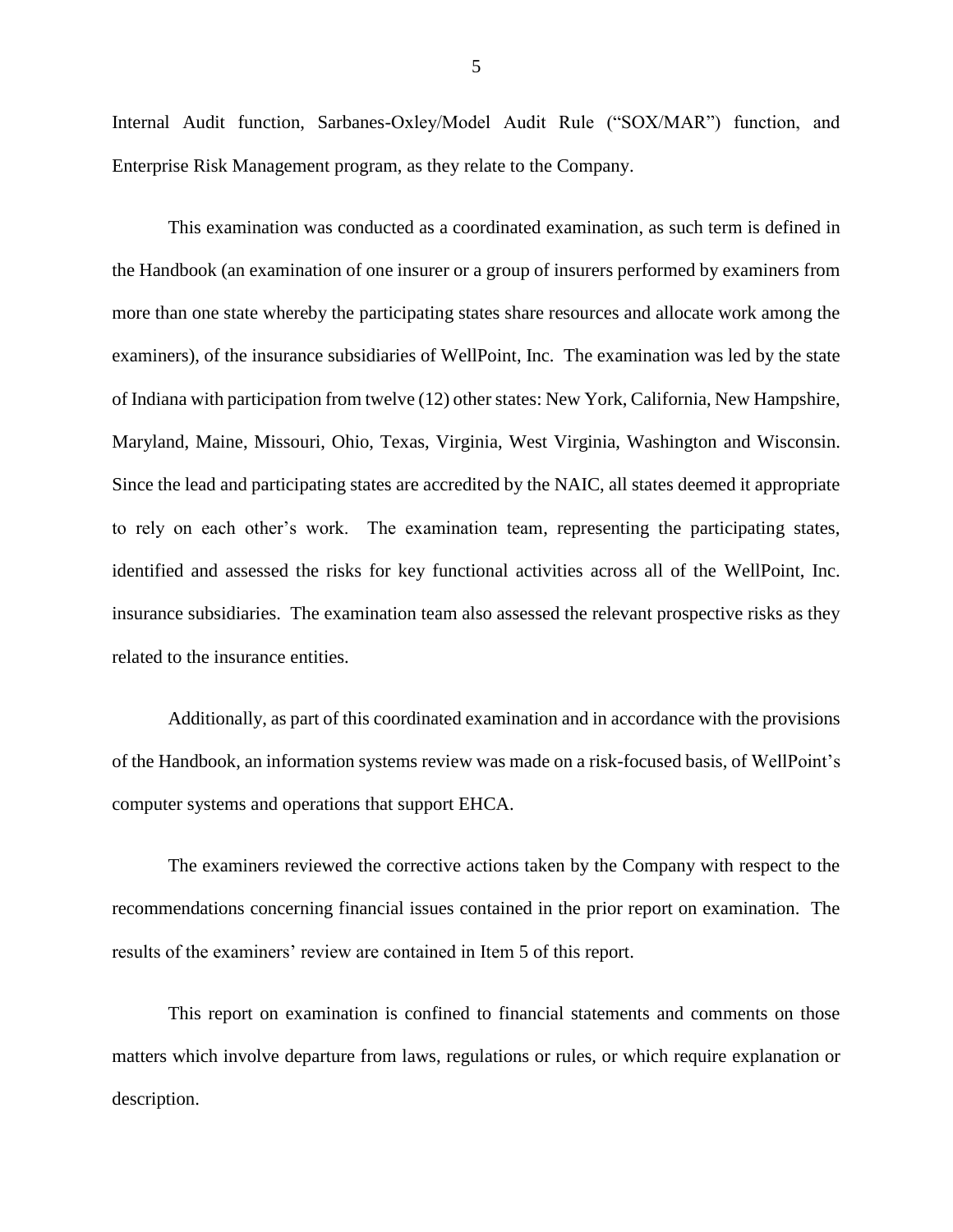#### **2. DESCRIPTION OF THE COMPANY**

 EHCA is a New York domiciled accident and health insurance company licensed under Article 42 of the New York Insurance Law. EHCA is a wholly-owned subsidiary of WellPoint, Inc. ("WellPoint"), a publicly traded company. Effective December 2, 2014, WellPoint changed its corporate name to Anthem, Inc. Effective November 7, 2002, Empire Blue Cross Blue Shield converted from an Article 43 non-profit health service corporation to an Article 42 for-profit accident and health insurer. Simultaneously with the conversion, Empire Blue Cross and Blue Shield merged with its subsidiary, EHCA with Empire Blue Cross and Blue Shield being the surviving corporation and taking the name of the subsidiary, Empire HealthChoice Assurance, Inc. EHCA wholly owns Empire HealthChoice HMO, Inc., a for-profit New York domiciled health maintenance organization ("HMO"), licensed under Article 44 of the New York Public Health Law.

 EHCA's revenue is generated primarily as a result of premiums earned from health insurance contracts whereby policyholders are indemnified against losses.

 care, physician visits, and pharmacy benefits and administrative expenses. The Company also retain the risk of funding payments for health benefits; however, EHCA is subject to credit risk customer. In accordance with statutory accounting principles, the Company excludes such claim payments and subsequent reimbursements from the statutory basis income statement and the EHCA incurs expenses primarily from health benefit costs, such as outpatient and inpatient provides administrative services, such as claims processing, underwriting, provider network access and medical cost management under self-insured agreements. Under these contracts, the insureds derived from the time of the claim payment until the time of the claim reimbursement from the administrative fees earned are deducted from operating expenses.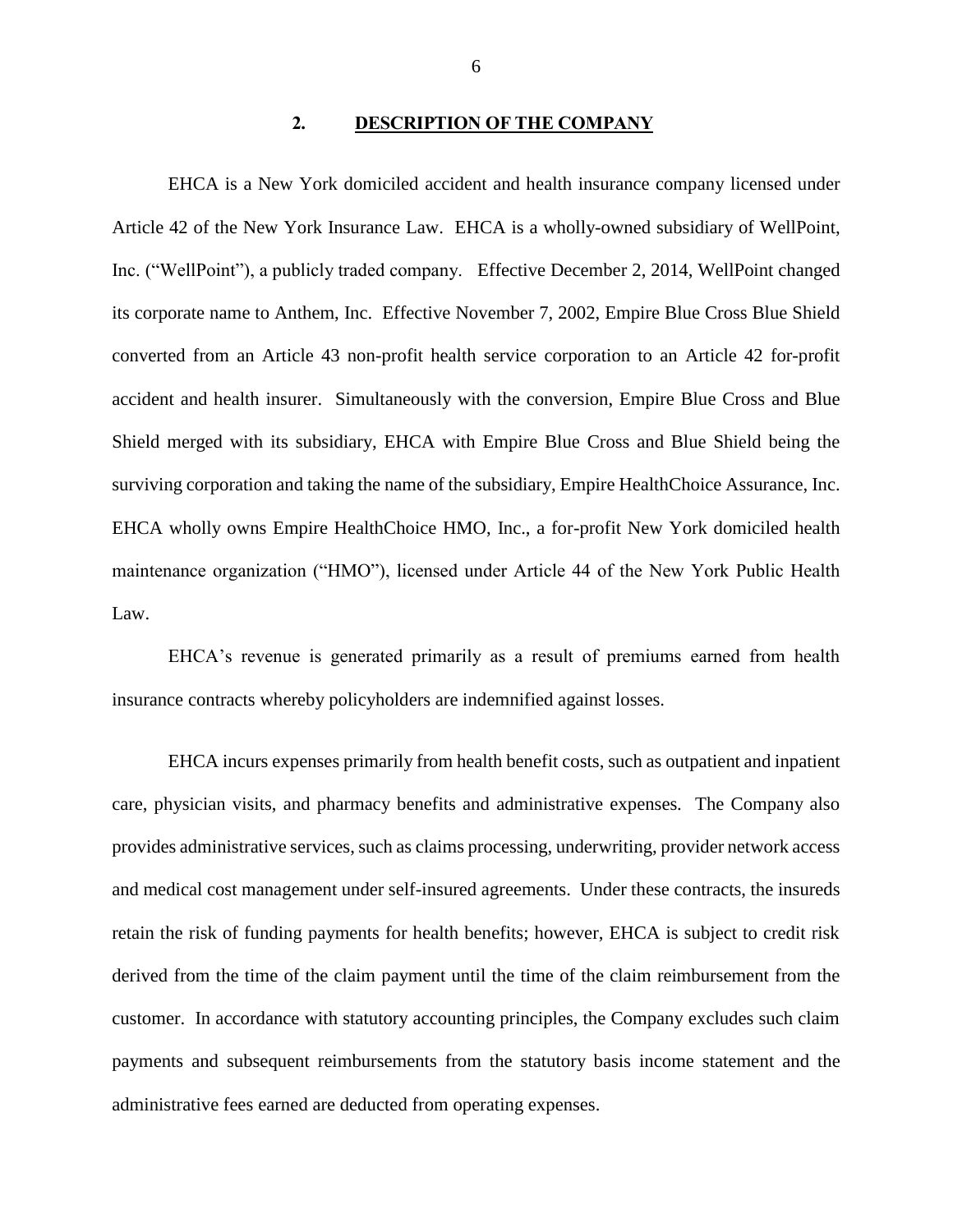approval for the acquisition of control of Rayant Insurance Company of New York ("Rayant"). This application was filed pursuant to Section 1506 of the New York State Insurance Law and Subpart 80-1.6 of Insurance Regulation No. 52 (11 NYCRR 80-1.6) – Holding Companies. On December 28, 2011, the application for acquisition of Rayant by WHC was approved by this Department. Pursuant to the purchase agreement, WellPoint Holding Corporation purchased 100% of the capital stock of Rayant, a dental insurance company wholly owned by Horizon Healthcare Plan Holding Company, Inc. Rayant became a party to the WellPoint inter-company Federal Income Tax Sharing Agreement and the Amended and Restated Master Administrative Services Agreement. On December 30, 2013, Rayant was merged into EHCA. In a letter dated October 14, 2011, WellPoint Holding Corporation filed an application for

#### A. Management and Controls

 five (25) Directors. As of December 31, 2013, EHCA's Board of Directors was comprised of thirteen (13) Directors. The Audit Committee for WellPoint, Inc. ("WellPoint"), the Companies' ultimate parent, which is composed of outside Directors, assumes responsibility for all entities in the holding company structure. With the independent auditors, internal auditors, and the Risk Assessment and Controls group, the WellPoint Audit Committee reviews the effectiveness of the accounting and financial controls and elicits recommendations that may improve controls. The Pursuant to the Company's By-laws, management of the Company is to be vested in a Board of Directors ("BOD") consisting of not less than thirteen (13) and not more than twenty-WellPoint Audit Committee meets each quarter and minutes of the meetings are prepared and retained.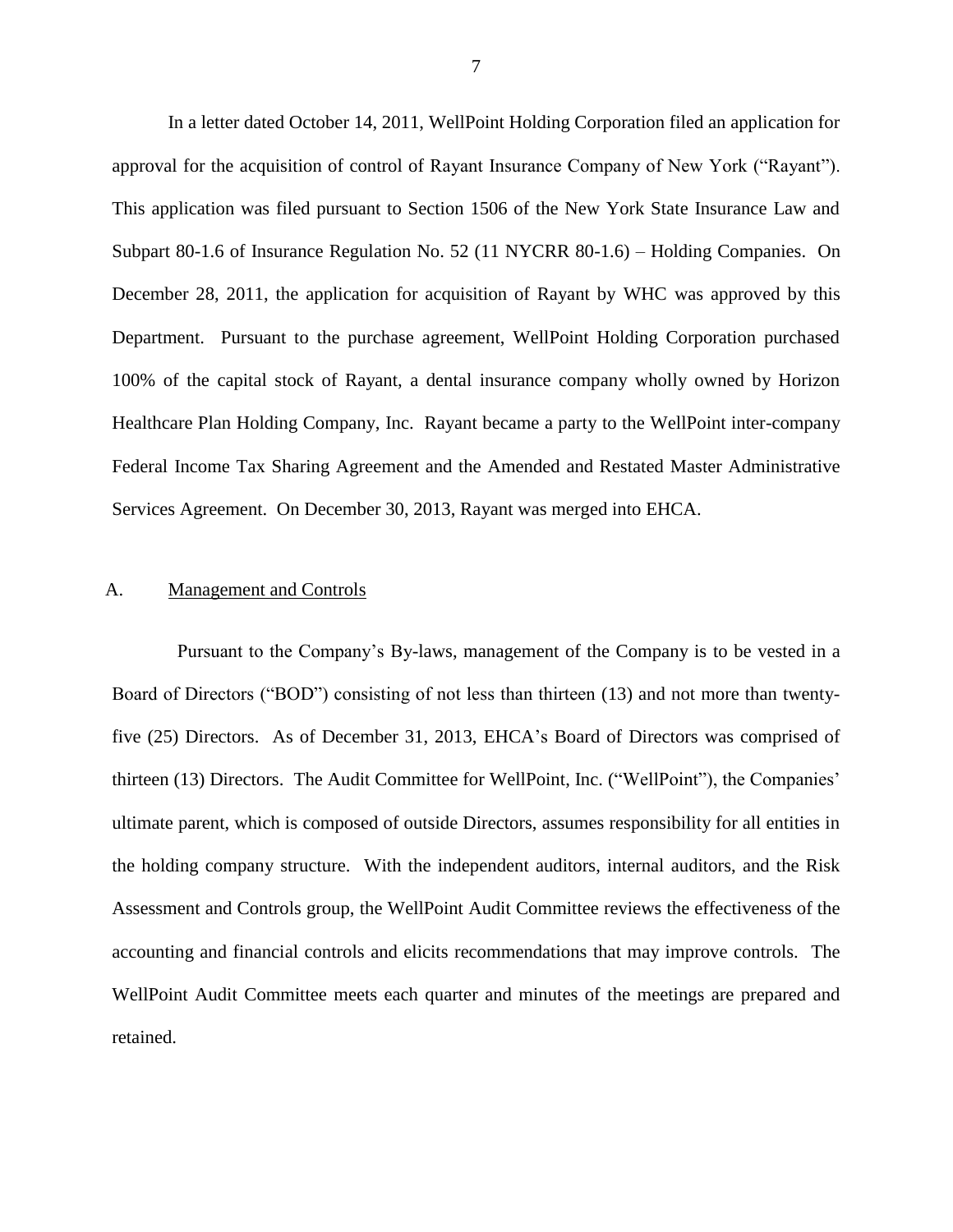The thirteen (13) Directors and their principal business affiliation as of December 31, 2013,

are as follows:

| Name and Residence        | <b>Principal Business Affiliation</b>                    |
|---------------------------|----------------------------------------------------------|
| Carter A. Beck            | Senior Vice-President and Counsel,                       |
| Manchester, NH            | WellPoint, Inc.                                          |
| <b>Scott Breidbart</b>    | Director Senior Clinical Officer,                        |
| Mt. Kisco, NY             | WellPoint, Inc.                                          |
| Thomas H. Canty           | Vice-President & General Manager, Large & Muni,          |
| West Nyack, NY            | WellPoint, Inc.                                          |
| William A. Corrigan       | Regional Vice-President, Underwriting II,                |
| Deer Park, NY             | WellPoint, Inc.                                          |
| Ethel A. Graber           | Vice-President & General Manager, Upstate New York,      |
| Niskayuna, NY             | WellPoint, Inc.                                          |
| Brian T. Griffin          | President and Chief Executive Officer – New York Market  |
| Allenhurst, NJ            | Empire HealthChoice Assurance, Inc.                      |
| William B. Hartman        | Staff Vice President, Claims,                            |
| Slingerlands, NY          | WellPoint, Inc.                                          |
| Gloria M. McCarthy        | Executive Vice President & Chief Administration Officer, |
| Blauvelt, NY              | WellPoint, Inc.                                          |
| Patrick O'Keefe           | Vice-President & General Manager, Downstate New York,    |
| Summit, NJ                | WellPoint, Inc.                                          |
| Raymond L. Umstead        | Senior Vice-President & Deputy General Counsel,          |
| Carmel, IN                | WellPoint, Inc.                                          |
| Chrystal L. Veazey-Watson | Associate General Counsel, New York Market,              |
| West Caldwell, NJ         | WellPoint, Inc.                                          |
| Jay H. Wagner             | Associate General Counsel,                               |
| Carmel, IN                | WellPoint, Inc.                                          |
| Richard D. Watson         | Regional Vice-President, Finance,                        |
| Jersey City, NJ           | WellPoint, Inc.                                          |

 A review of the members of the Board of Directors' meetings held during the examination period revealed that the meetings were generally well attended, with all members attending at least 50% of the meetings they were eligible to attend.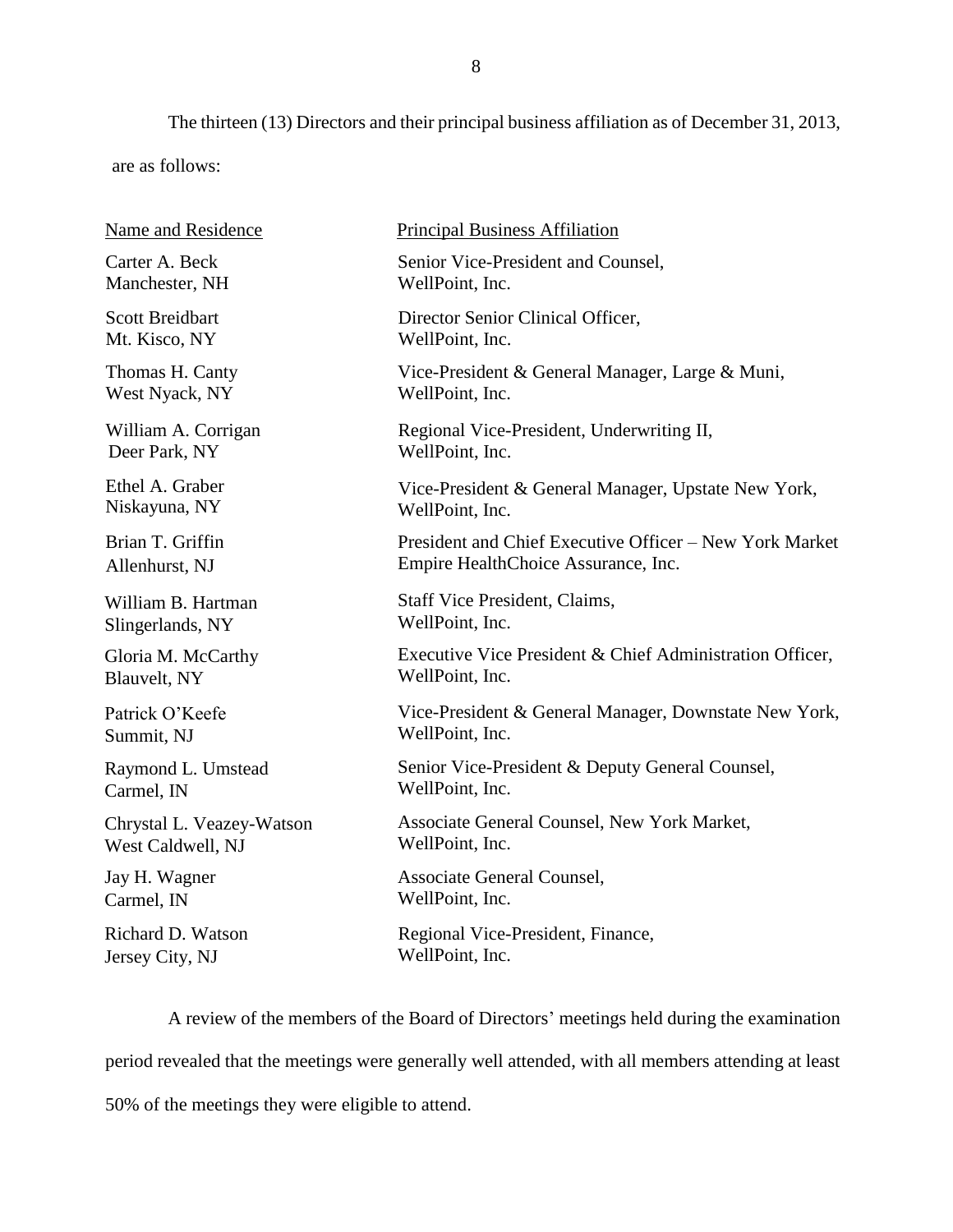The principal officers of the Company as of December 31, 2013 were as follows:

Name Title

Brian T. Griffin

Jay H. Wagner Secretary President and Chief Executive Officer Eric K. Noble Treasurer Chrystal L. Veazey-Watson Assistant Secretary

#### B. Corporate Governance

 WellPoint, Inc. is a publicly traded, diversified health company subject to the Sarbanes- Oxley Act of 2002, and is required to be compliant with Insurance Regulation No. 203 (11 NYCRR identified by management and testing is managed and monitored by the WellPoint Risk Control and Assurance group that reports up through the WellPoint, Inc. Internal Audit Department ("IAD"). Shared services are managed by WellPoint, Inc. and include information technology, 82) – Enterprise Risk Management and Own Risk and Solvency Assessment. Controls are risk management, investments, accounting, and internal audit.

#### i. Enterprise Risk Management

 WellPoint has adopted an Enterprise Risk Management ("ERM") framework for proactively addressing and mitigating risks, including prospective business risks. Exhibit M of  the Handbook (*Understanding the Corporate Governance Structure*) was utilized by the examiners as guidance for assessing corporate governance. It appears that the Company's BOD and key executives maintain an effective control environment.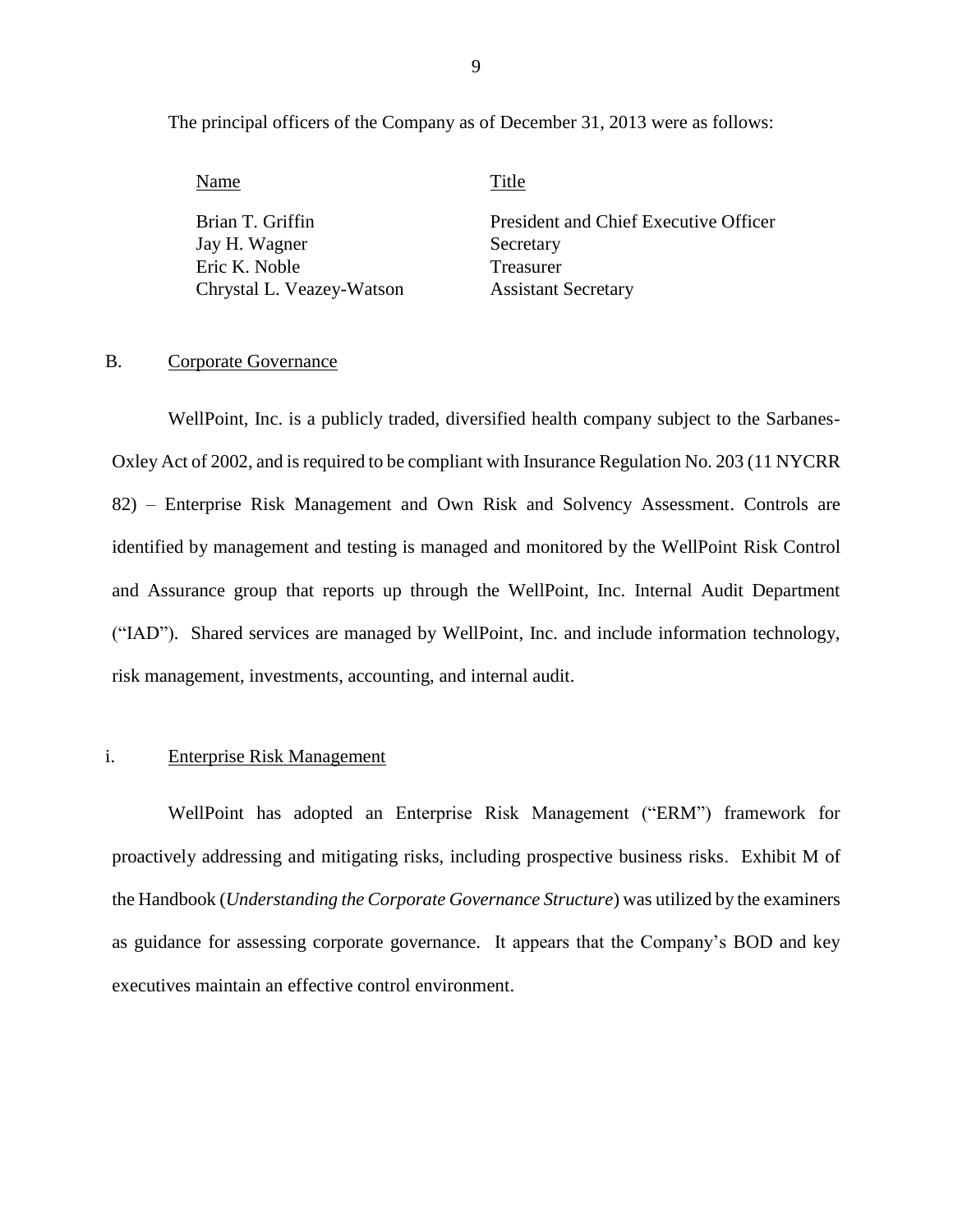#### <span id="page-11-0"></span>ii. **Internal Audit Department**

 independent of management, to serve the WellPoint Audit Committee of the BOD ("the Audit Committee" or "AC"). In addition, WellPoint has established an Audit Council to address the requirements of Insurance Regulation No. 118 (11 NYCRR 89) – Audited Financial Statements, with any insurance regulatory reviews. WellPoint has an established Internal Audit Department ("IAD") function, which is New York's version of the NAIC's Model Audit Rule, and assist management at the local level

 During the course of this examination, consideration was given to the significance and potential impact of certain IAD and Risk Control and Assurance ("RCA") findings. To the extent possible, the examiners relied upon the work performed by the IAD, as prescribed by the Handbook.

No exceptions were noted by the examiners relative to corporate governance.

#### C. Territory and Plan of Operation

 York Insurance Law. EHCA is licensed to sell accident and health insurance in the State of New EHCA is licensed in New York State pursuant to the provisions of Article 42 of the New York and primarily issues group accident and health insurance contracts to employers and associations.

 The Company is a licensee of the Blue Cross and Blue Shield Association ("BCBSA") and markets its products under the Blue Cross/Blue Shield trade name. EHCA, including its predecessor company, has been in operation over thirty-nine years and offers traditional indemnity products and a diversified mix of managed care products, including preferred provider organizations ("PPOs"), to employers and individuals in the Greater New York City metropolitan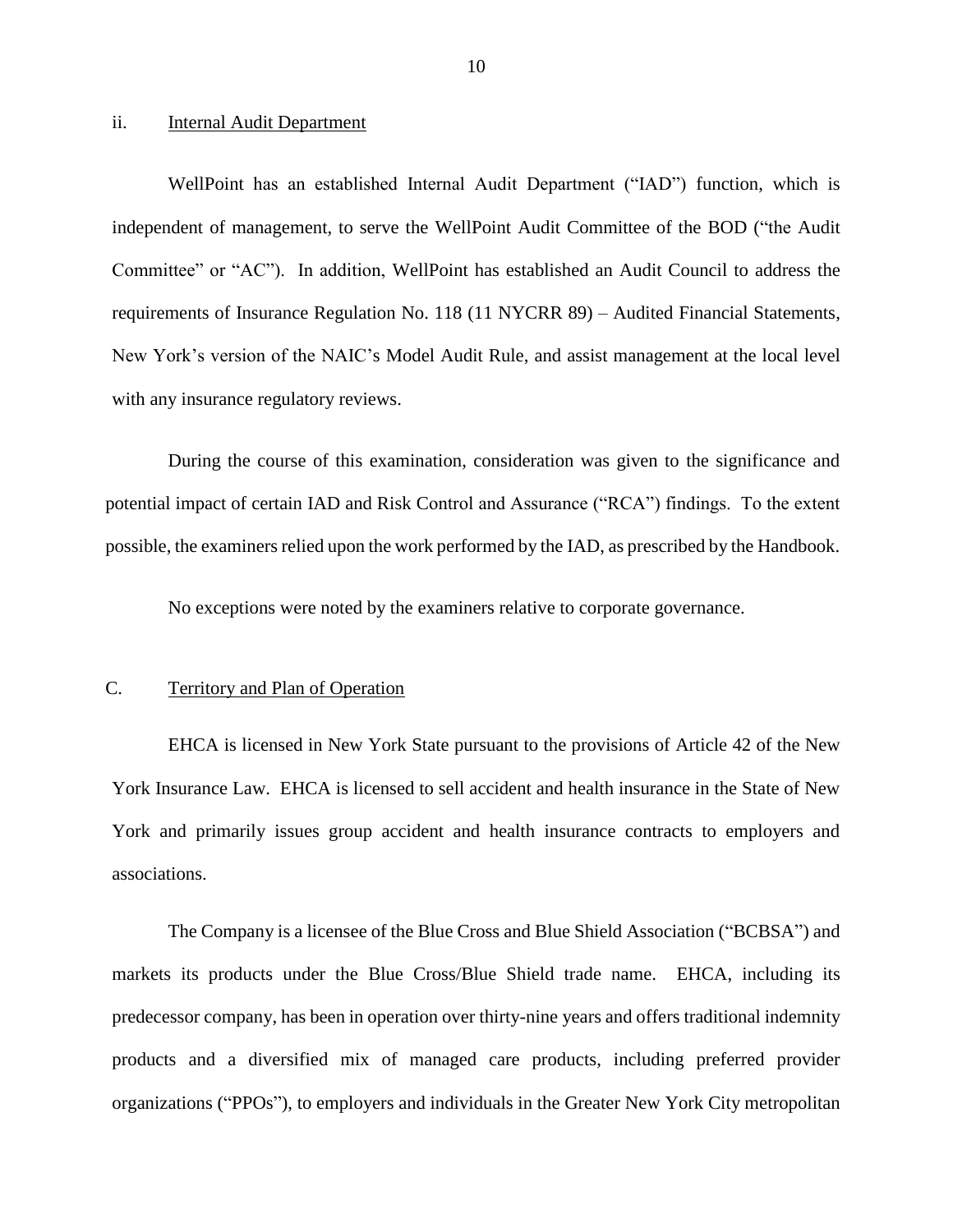region and select upstate counties in New York State. The Company also provides administrative management, to certain customers under self-insured agreements. management, to certain customers under self-insured agreements.<br>As a BCBSA licensee, the Company participates in the Federal Employee Program services, such as claims processing, underwriting, provider network access, and medical cost

 ("FEP") and the Blue Card program. The FEP is a nationwide contract with the Federal Office of Personnel Management ("OPM") that provides health benefit coverage to Federal employees and who need health care services while traveling or living outside their service area to access their benefits through local BCBSA plan providers. It also allows the cost of the service to be calculated their dependents. The BlueCard program is a BCBSA nationwide program that enables members in accordance with the local plan's contract with providers.

 The following table displays EHCA's net admitted assets, capital and surplus, net premium income, and net income during the period under examination:

|          | Net Admitted    | Capital and     | Net Premium      | Net           |
|----------|-----------------|-----------------|------------------|---------------|
|          | <b>Assets</b>   | Surplus         | Income           | Income        |
| 2013     | \$3,533,272,999 | \$1,711,878,986 | \$4,562,079,251  | \$263,020,021 |
| $2012^*$ | 3,655,502,953   | 1,712,204,147   | 5, 124, 051, 297 | 290,966,131   |
| $2011*$  | 3,557,014,741   | 1,446,145,602   | 5,544,647,629    | 330,098,877   |

\* - Includes the impact of the merger of Rayant Insurance Company of New York into EHCA.

 The above change in net income for calendar year 2013 was primarily attributed to losses in the Company's government program products.

 As of December 31, 2013, health care services were provided to 1,791,872 members. The following chart shows annual membership changes during the examination period by number and percentage: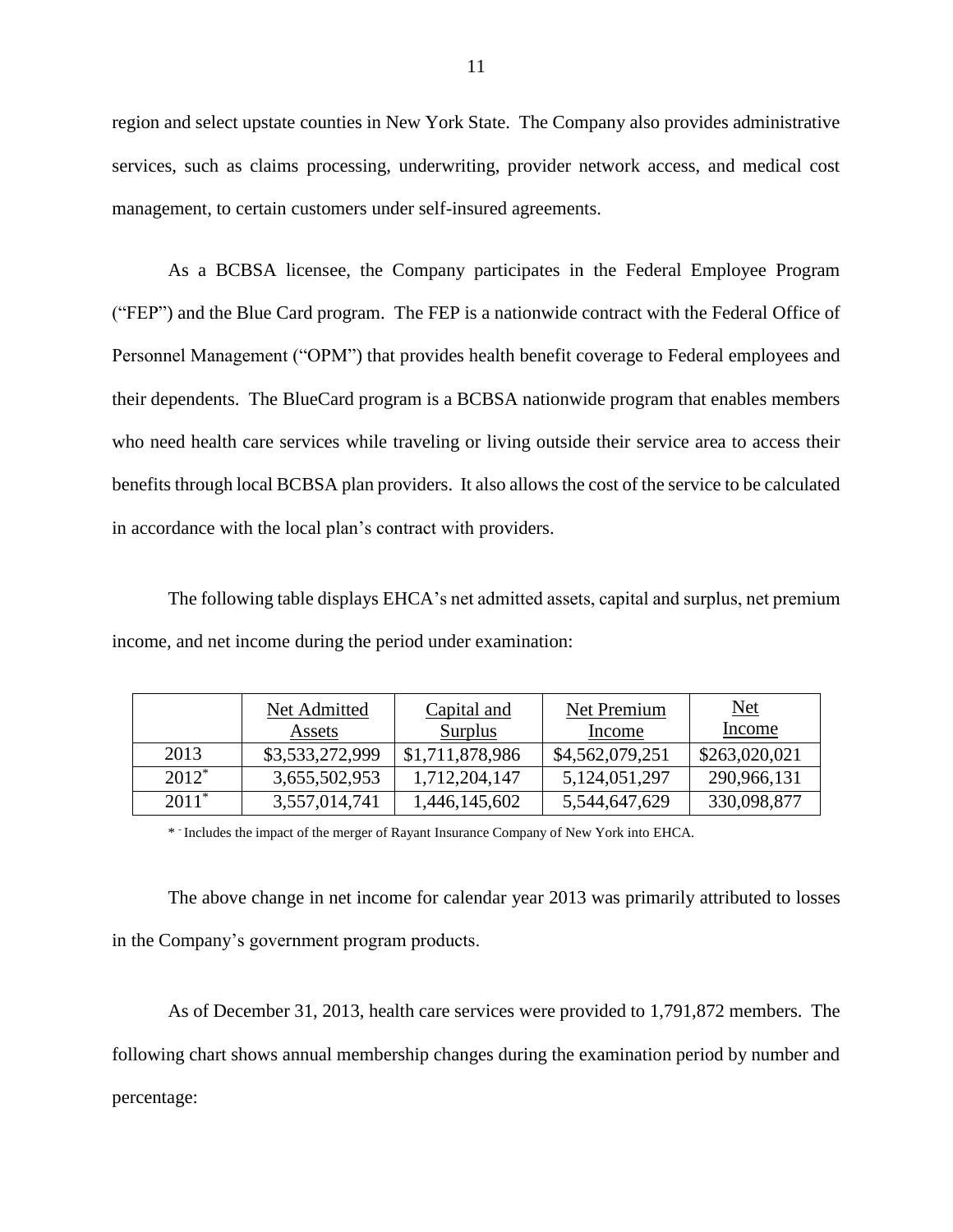|                | <u>2010</u> | <u> 2011</u> | <u> 2012 </u> | <u>2013</u> |
|----------------|-------------|--------------|---------------|-------------|
| <b>Members</b> | 1,620,403   | 1,836,823    | 1,857,178     | 1,791,872   |
| % of change    | $(36.83)\%$ | 13.36%       | 1.11%         | $(3.52)\%$  |

#### D. Risk-Based Capital

 Company to support its overall business operations in consideration of its size and inherent risks. The Company's RBC for the examination period was 603%, 771% and 864% for calendar years 2011, 2012, and 2013, respectively, resulting in a "no action" level and thereby requiring no further action on the part of the Company or the Department. Risk-Based Capital ("RBC") measures the minimum amount of capital appropriate for the

#### E. Dividends

Section  $4207(b)(1)$  of the New York Insurance Law states in part:

 $"(b)(1)$  Except as provided in paragraph three hereof, no domestic stock accident and health insurance company shall declare or distribute any dividend on its capital stock, except out of earned surplus, as defined in subsection (a) of section four thousand one hundred five of this chapter. Notwithstanding the forgoing, the superintendent may permit a domestic stock accident and health insurance company to restate its earned surplus under a plan of quasi- reorganization in accordance with regulations as may be promulgated by the superintendent. No domestic stock accident and health insurance company shall declare or distribute any dividend to shareholders which, together with all such dividends declared or distributed by it during the next preceding twelve months, exceeds the lesser of ten percent of its surplus to policyholders, as shown by its last statement on file with the superintendent, or one hundred percent of adjusted net investment income for such period unless, upon prior application therefor, the superintendent approves a greater dividend payment based upon his finding that the insurer will retain sufficient surplus to support its obligations and writings…"

 Holding Corporation, Inc. It should be noted that a finding was made in the prior report on examination when it was determined that the aggregate amount of the dividend had exceeded 10% EHCA declared and paid a dividend November 20, 2011, to its sole shareholder WellPoint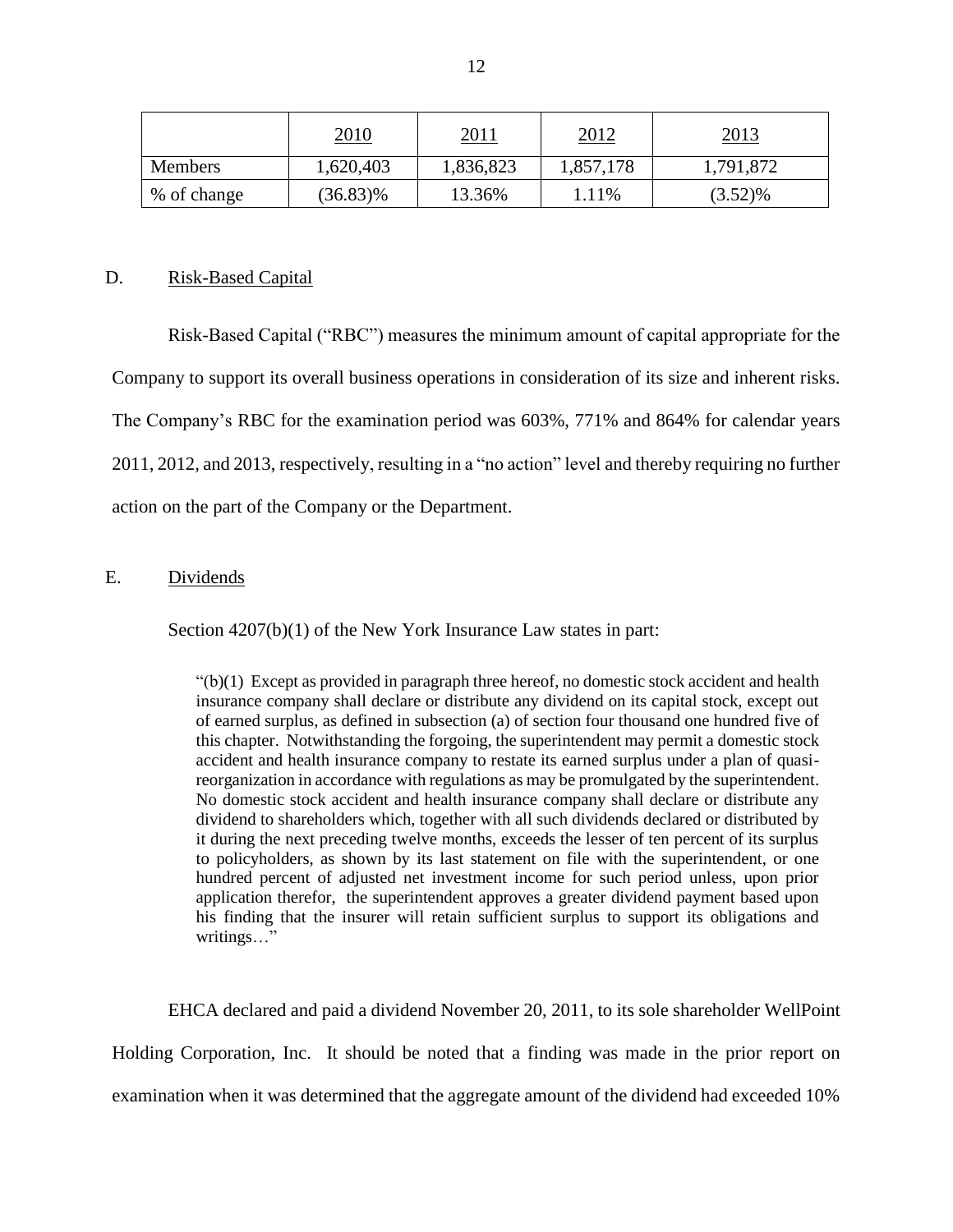<span id="page-14-0"></span>of the Company's prior twelve month period's capital and surplus and that the Superintendent's approval was not obtained before the payment of the dividend. It should be further noted that the Company's has rectified this matter.

#### F. Small Group Business

 business. EHCA has limited its writings of small group business accounts in New York. The trend was for small group disenrollment as EHCA and EHC HMO pursue alternative contract arrangements, including adding stop-loss insurance and Administrative Services Only ("ASO") products, as well as the healthcare reform initiatives noted previously and customer trends detailed below. The decline in small group enrollment was predominately the result of the switch to an affiliated Preferred Provider Organization ("PPO") plan by some small groups, as well as During the examination period, EHCA saw the erosion of the profitability of its small group competitor Health Maintenance Organization ("HMO") plans and the economic downturn.

 HMO to discuss a plan for the discontinuance of small group policy forms and options which were planned for January 1, 2012. Early in 2011, EHCA and EHC HMO submitted a plan to discontinue certain products relative to their small group and commercial markets, which were mostly associated with prescription drug plans. associated with prescription drug plans. On October 1, 2011, EHCA discontinued its small group and commercial Health Savings On September 2, 2011, the Department met with representatives from EHCA and EHC

Account ("HSA") market. EHCA discontinued two options from its Total Blue product, which represents two of six total cost share configurations.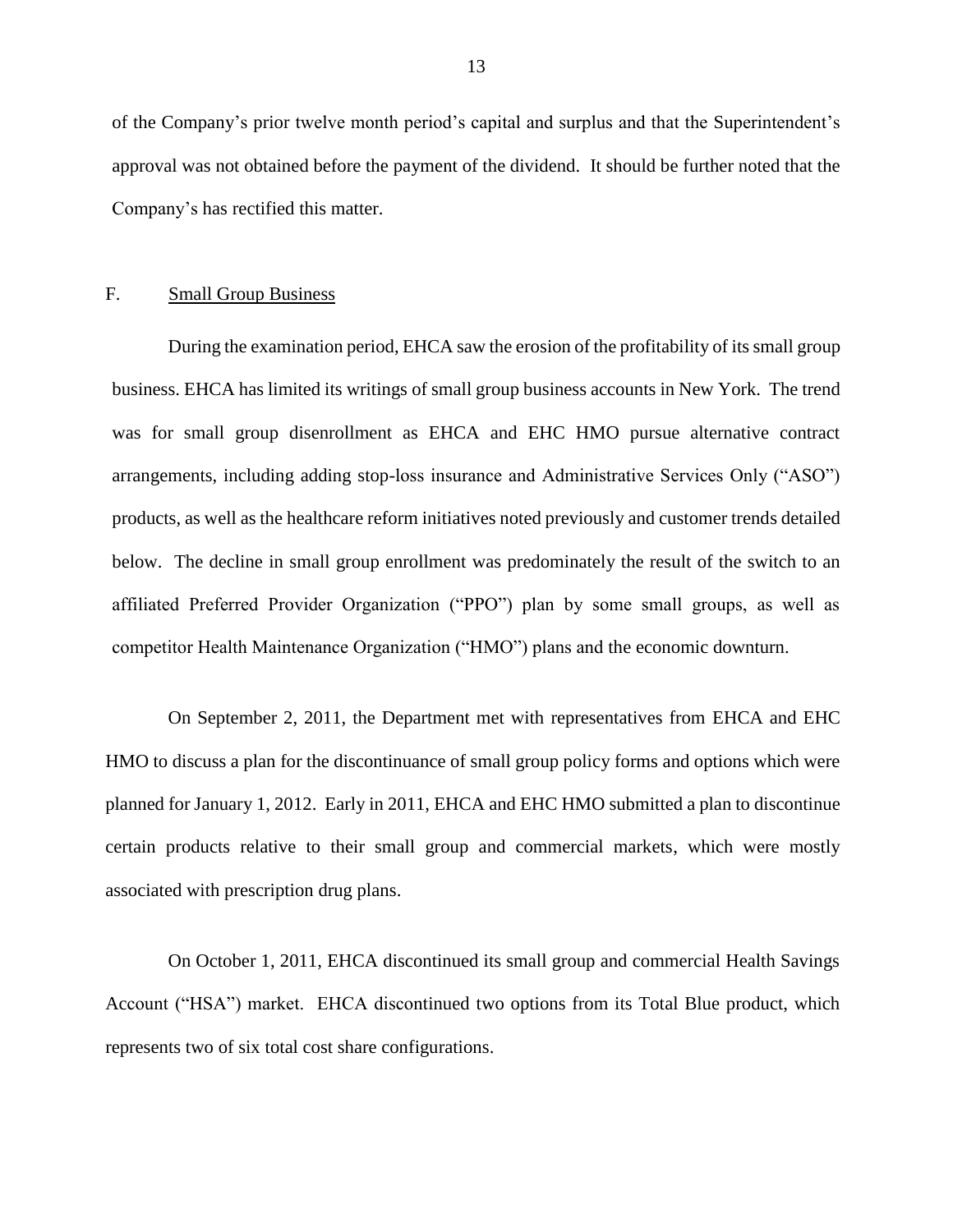<span id="page-15-0"></span> Effective January 1, 2012, EHCA also discontinued additional small group commercial market products. EHCA discontinued its small group indemnity products (Tradition Plus). These consist of older, closed blocks of business that include hospital, medical and pharmacy indemnity coverage. coverage. Additionally, on April 1, 2012, the Companies discontinued all of their small group

products with the exception of its Health Maintenance Organization, Preferred Provider Organization, Exclusive Provider Organization ("EPO") and its Consumer Directed Health Plan ("CDHP") products and Healthy New York ("HNY").

 During 2013, premiums decreased \$562 million or 11% primarily due to the small group simplification. As of April 1, 2012, EHCA no longer offered some products effective on the group's renewal date.

#### G. Holding Company System

 As of the examination date, EHCA was a wholly-owned subsidiary of WellPoint Holding Corporation which is a wholly-owned subsidiary of WellPoint, Inc. ("WellPoint"), a publicly traded company. As a member of a holding company system, EHCA is required to file registration Regulation No. 52 (11 NYCRR 80). All pertinent filings made during the examination period, regarding the aforementioned statute and regulations were reviewed. No problem areas were noted. statements pursuant to Article 15 of the New York Insurance Law and Department Insurance

 noted. The following chart depicts the Company's abbreviated holding company system as of December 31, 2013: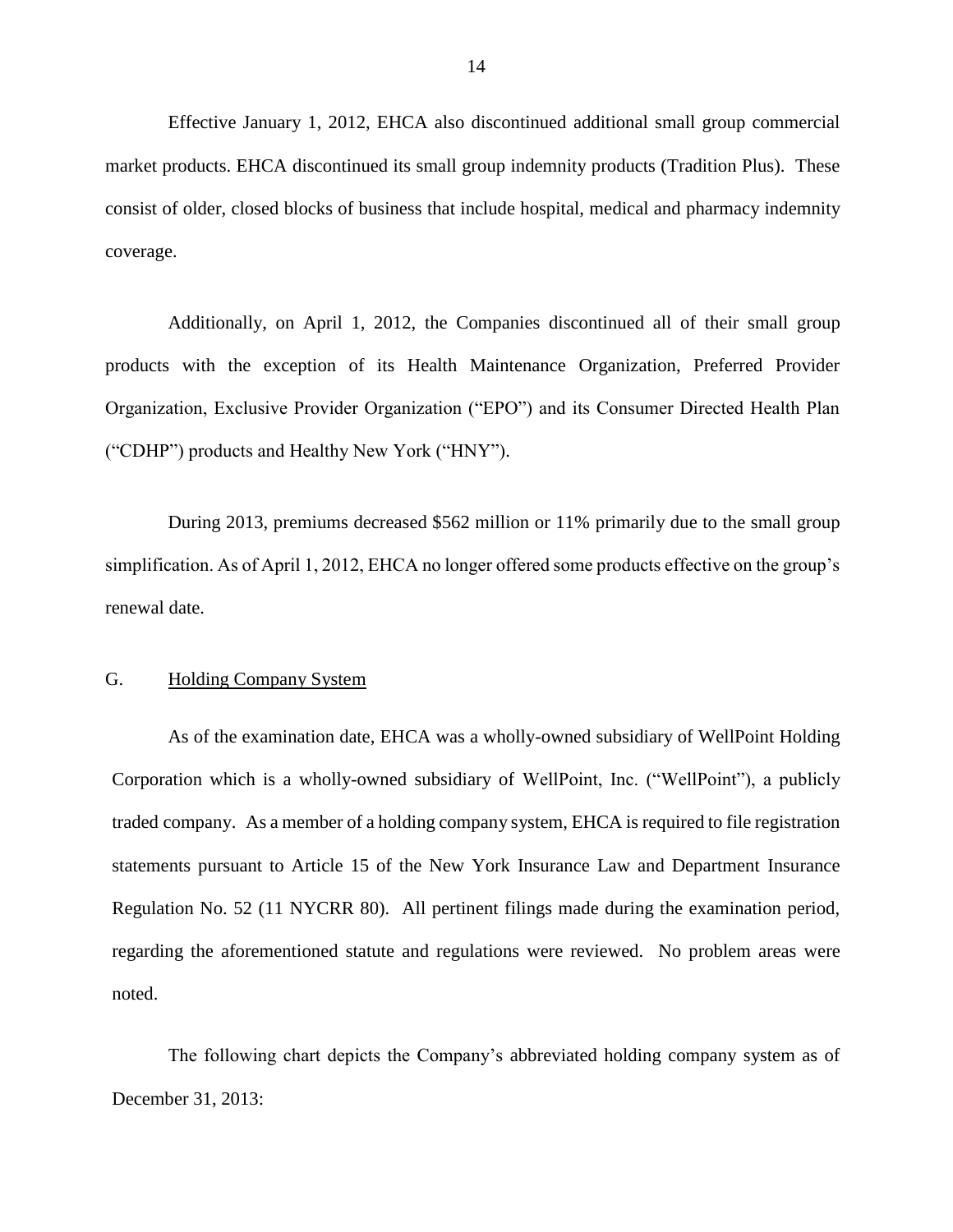<span id="page-16-0"></span>

 The Company, during the examination period, was a party to inter-company agreements with its affiliates, which were subject to the Department's review and approval. These agreements involved activities such as administrative services, cash management, investment management, and tax allocation.

Inter-company agreements and amendments for EHCA that were in place as of December

- 31, 2013, including the following:
	- Amended and Restated WellPoint Master Administrative Services Agreement The Companies entered into an Amended and Restated Master Administrative Services subsidiaries and affiliates. This agreement was submitted to the Department on April 3, Agreement, effective August 1, 2007, with WellPoint, Inc. ("WellPoint"), and its 2006 and was approved by the Department on July 3, 2008.
	- Federal Income Tax Allocation Agreement The Companies entered into an Amended Consolidated Federal Income Tax Agreement, effective December 15, 2006, with September 28, 2006, and a letter of no objection was sent to the Companies on October 4, WellPoint and its subsidiaries. This agreement was submitted to the Department on 2006.

#### H. Reinsurance

There was no reinsurance assumed or ceded during the period under examination.

15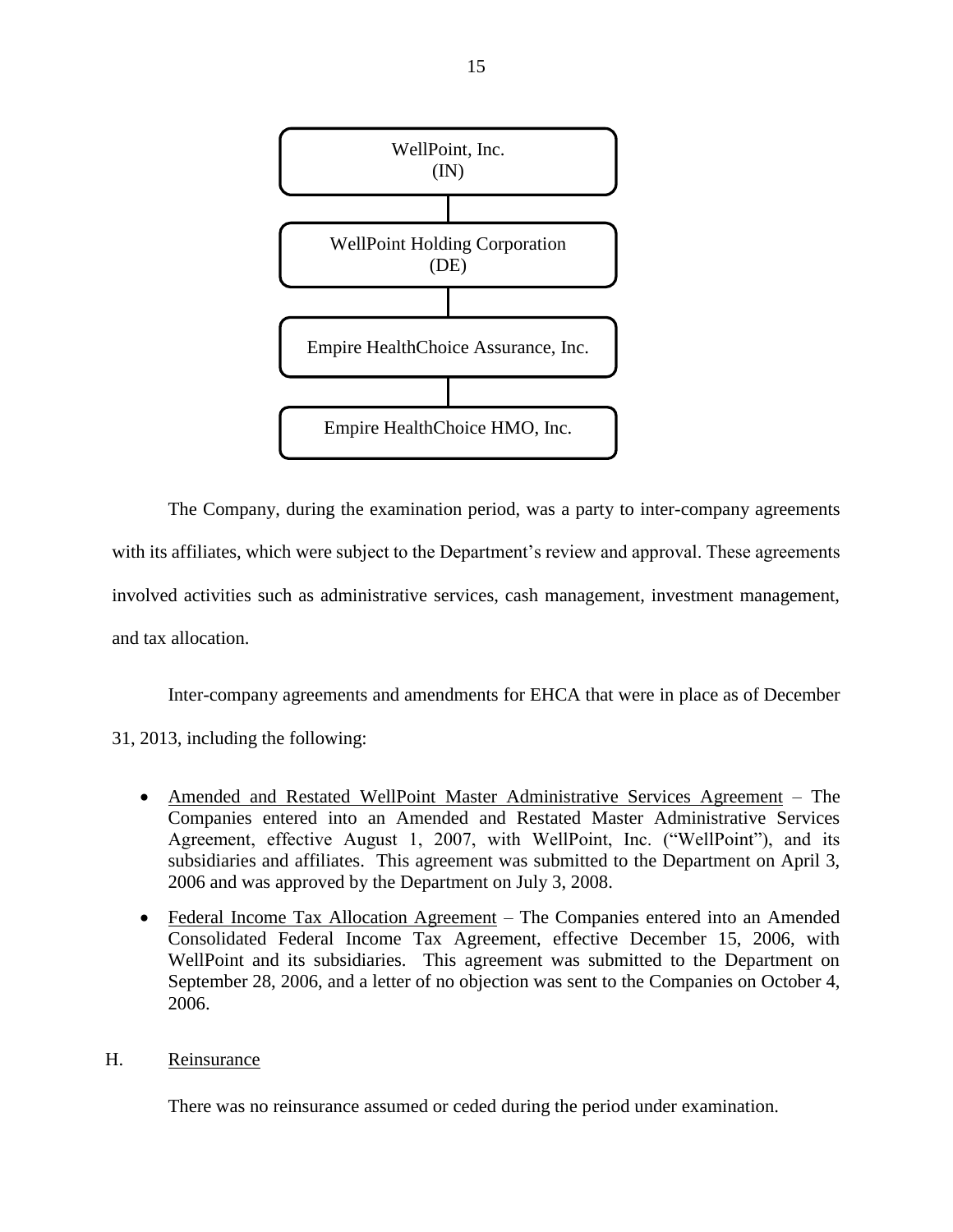#### <span id="page-17-0"></span>I. Internal Controls

 case of WellPoint and EHCA, the mitigating controls are housed in "Open Pages", a vendor purchased software package. Controls related to the WellPoint Sarbanes-Oxley ("SOX") and Insurance Regulation No. 118 (11 NYCRR 89) are tested and monitored by WellPoint's Risk Control and Assurance ("RCA") group. Within WellPoint's SOX records, the internal controls The NAIC Risk Focused Surveillance approach to financial examinations relies on the review of mitigating controls applicable to the inherent risks of the companies examined. In the applicable to EHCA were identified by its management.

 internal controls were an important component of the examination process. There were no identified material weaknesses or significant deficiencies identified by E&Y, the Companies' Auditor. Additionally, there were no material control deficiencies or internal control observations noted by the examiners during the review of WellPoint's and the Companies' internal controls that A thorough review of WellPoint's SOX controls documentation and the Companies' MAR warranted attention.

 technology for the entire holding company. The information technology ("IT") environment for EHCA is managed in a shared services model by WellPoint, Inc. Under this model, WellPoint manages all aspects of information

 IT infrastructure and operations for the financially significant systems identified were managed at the data centers located in Richmond, Virginia, and in St. Louis, Missouri.

 The examination encompassed a review of the controls for financially significant applications, systems and infrastructure. The IT portion of the examination was performed in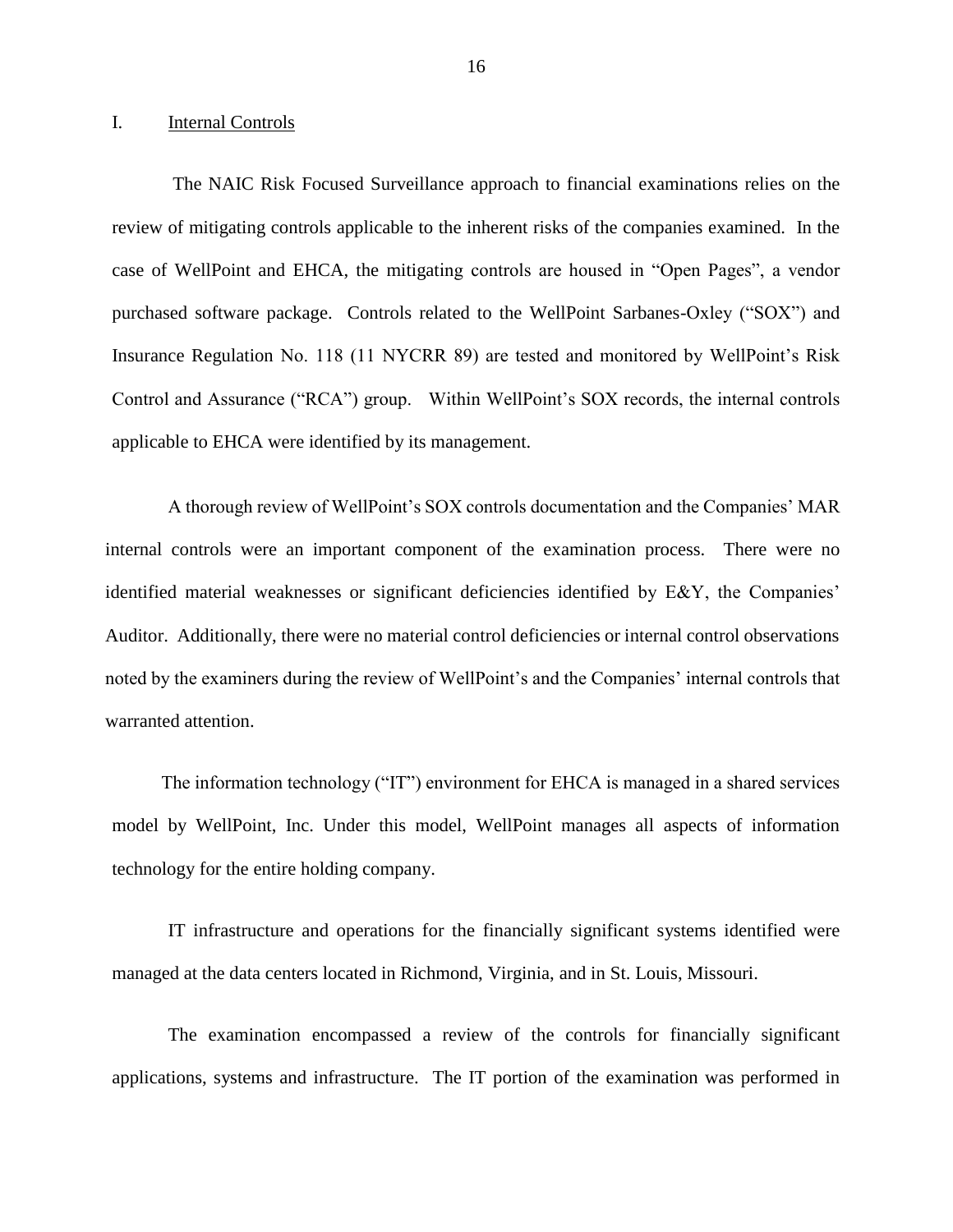<span id="page-18-0"></span> accordance with the Handbook and utilized applicable procedures found in Exhibit C – *Evaluation of Controls in Information Technology* – of the Handbook.

 Controls for financially significant applications, systems, and underlying infrastructure in each of the NAIC Exhibit C Information Technology Work Program areas listed below represent the framework for the scope of this examination. The following control areas were reviewed:

- Align, Plan and Organize;
- Build, Acquire and Implement;
- Deliver, Service and Support; and
- Monitor, Evaluate, and Assess.

 It was determined that the overall assessment of EHCA's IT General Controls ("ITGC") environment for the key financial systems that supported the preparation of the Company's financial statements supported an ITGC reliance-based financial examination. The IT examiners assessed the ITGC for EHCA as effective.

#### J. Facilitation of the Examination

Section 310(a)(3) of the New York Insurance Law states:

 "The officers and agents of such insurer or other person shall facilitate such examination and aid such examiners in conducting the same so far as it is in the power to do so."

 Various requests for data were made by the examiners to management of the Company. It documentation regarding many of these requests in a timely manner. Failure to provide the documentation in a timely manner led to numerous delays in the examination process. It should be should be noted management of the Company failed to provide the examiners with the requested further noted that a similar comment was made in the Company's prior report on examination.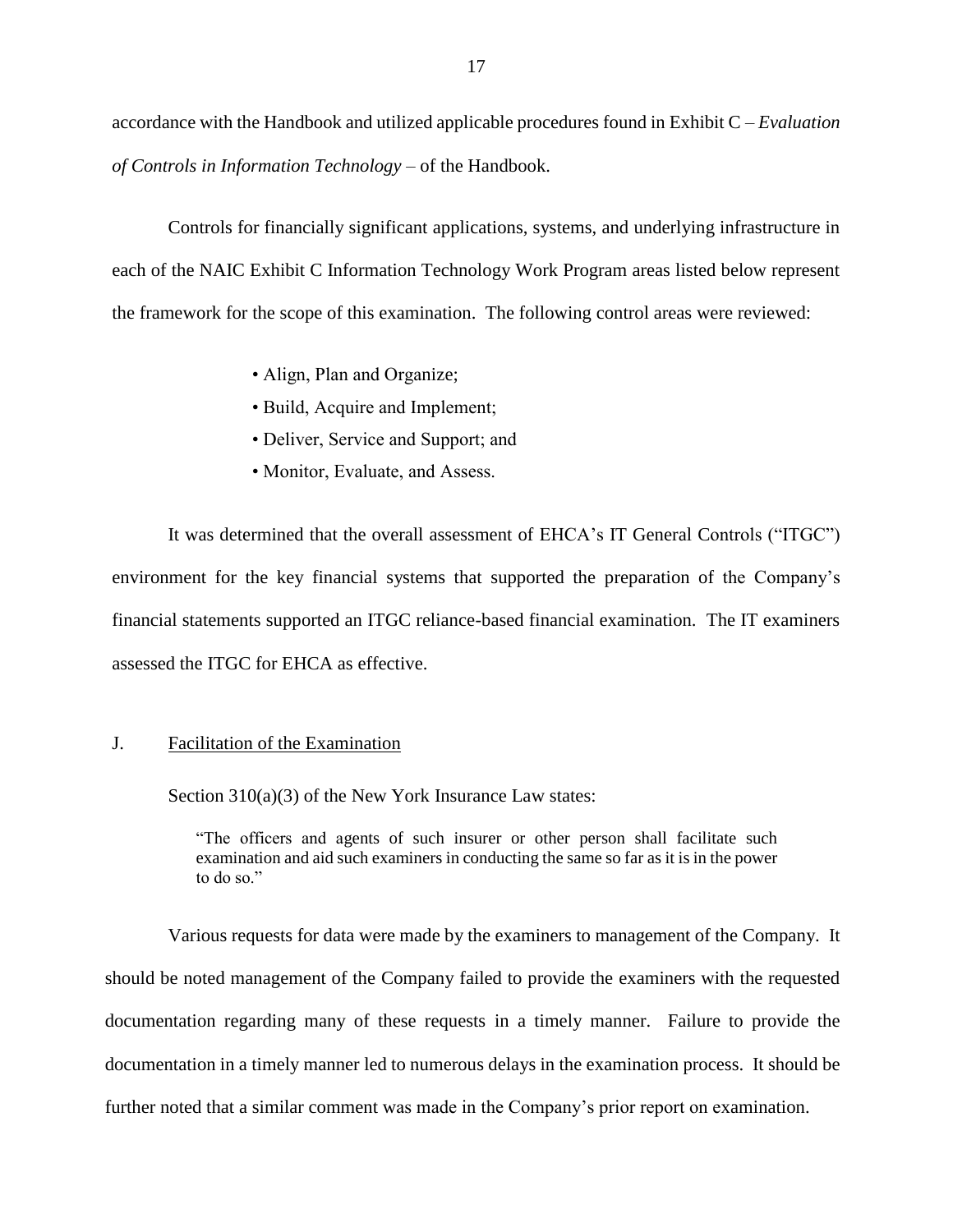<span id="page-19-0"></span> It is recommended that the Company comply with the requirements of Section 310(a)(3) of the New York Insurance Law by providing the requested documentation in a timely manner.

#### K. Accounts and Records

 During the course of the examination, it was noted that the Company's treatment of certain items was not in accordance with Statutory Accounting Principles, Annual Statement Instructions, and/or Department guidelines. The examiners also noted several deficiencies with the Company's system of accounts and records. A description of such items is as follows:

 $1<sup>2</sup>$  Actuarial Memoranda state in part: The 2013 NAIC Health Annual Statement Instructions, with regard to a Company's

#### *"…This technical component must show the analysis from the basic data, (e.g., claim lags) to the conclusions..."*

 Upon review it was noted that none of the Actuarial Memoranda included claim lag triangles. While the technical component of each of the Actuarial Memoranda did include a significant amount of information and exhibits, it was also not indexed or organized in a way that one could easily follow the analysis from the data to the conclusions.

 Memoranda include the analysis from the basic data, (e.g., claim lags) to the conclusions, as is It is recommended that the Appointed Actuary's technical component of the Actuarial required by the NAIC Health Annual Statement Instructions.

 It is also recommended that the Appointed Actuary organize the technical appendices in a manner such that the analysis can be followed from data to conclusions.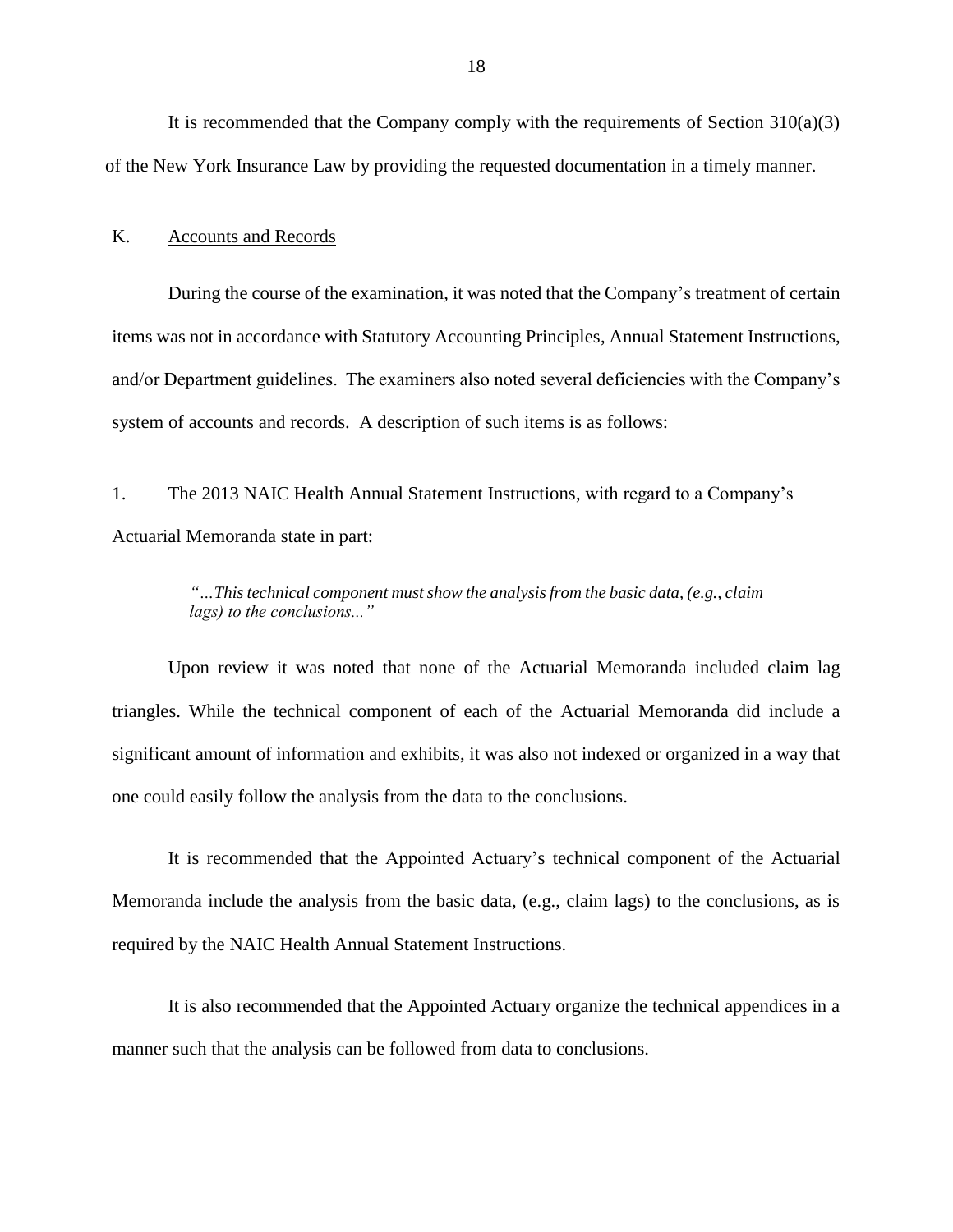<span id="page-20-0"></span>It is further recommended that the Company establish and implement a control to prevent the omission of required components during the preparation of the Actuarial Memoranda.

 $2.$  *conclusions to the carried amounts."* The required exhibit was not included in the Actuarial Memoranda for any of the Companies. An inquiry was made to the Company and the examiners 2. The 2013 NAIC Health Annual Statement Instructions also require that the Actuarial Memoranda include, *"An exhibit which ties to the Annual Statement and compares the actuary's*  were told that, *"The actuarial team does currently perform the checks via notes in our reconciliations, but that information isn't currently included in the memo itself."*

 It is recommended that the Company's Appointed Actuary include in all Actuarial conclusions to the carried amounts as is required by the NAIC Health Annual Statement Memoranda an exhibit that reconciles the Annual Statement and compares the Actuary's Instructions.

#### $3.$ **3. FINANCIAL STATEMENTS**

 The following statements show the assets, liabilities, capital and surplus as of December review. The examiners' review of a sample of transactions did not reveal any differences which 31, 2013, as contained in the Company's 2013 filed annual statement, a condensed summary of operations and a reconciliation of the capital and surplus account for each of the years under materially affected the Company's financial condition as presented in the financial statements contained in the December 31, 2013 filed annual statement.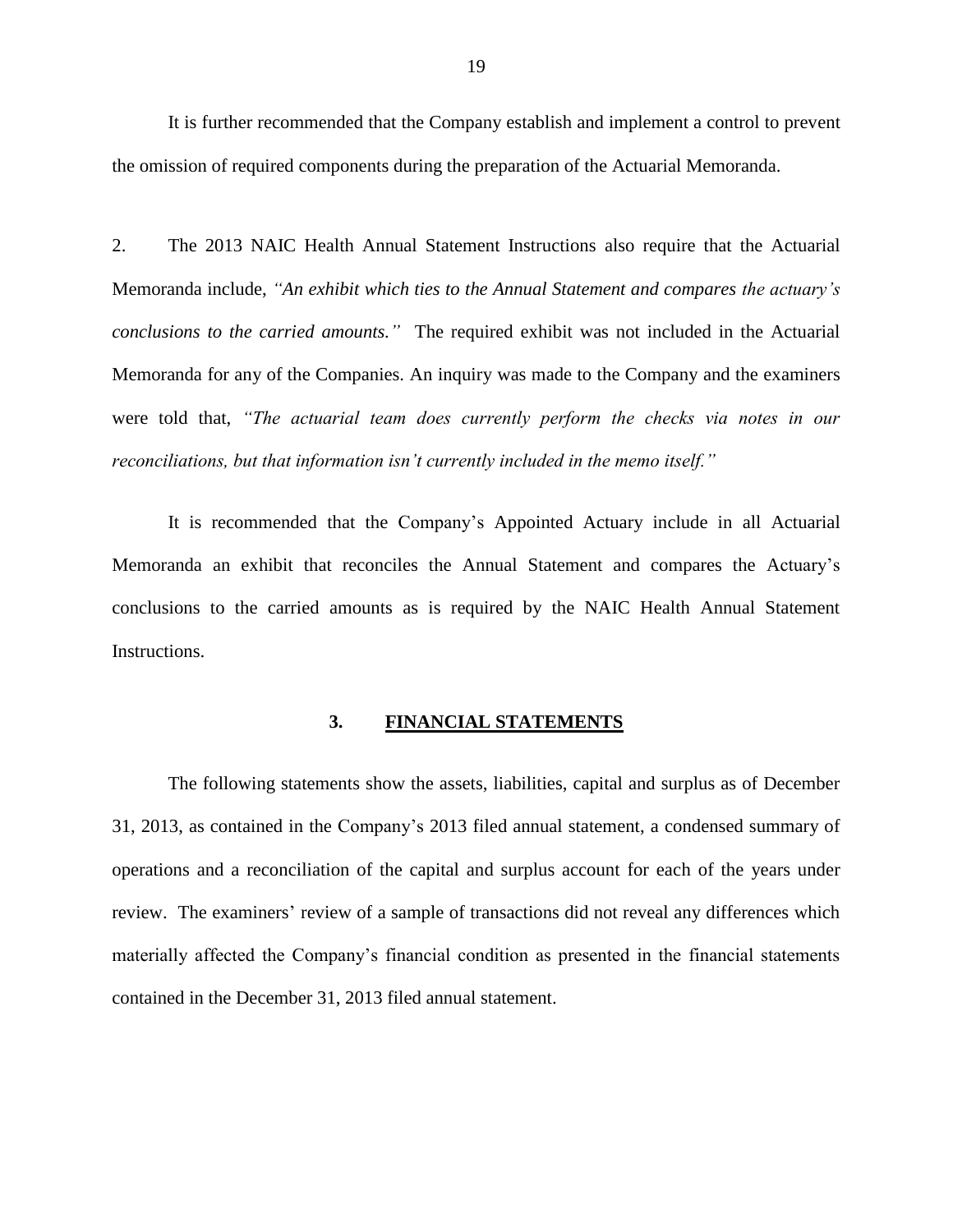The firm of E&Y was retained to audit EHCA's combined statutory basis statements of financial position as of December  $31<sup>st</sup>$  of each year in the examination period, and the related statutory-basis statements of operations, capital and surplus, and cash flows for the year then ended.

 E&Y concluded that the statutory financial statements presented fairly, in all material respects, the financial position of the Company at the respective audit dates. Balances reported in these audited financial statements were reconciled to the corresponding years' annual statements with no discrepancies noted.

#### A. Balance Sheet

Assets

| <b>Bonds</b>                                                    | \$2,096,907,197 |
|-----------------------------------------------------------------|-----------------|
| Preferred stocks                                                | 19,259,644      |
| Common stocks                                                   | 477,261,490     |
| Cash and short-term investments                                 | (318, 105, 911) |
| Other invested assets                                           | 82,198,492      |
| Receivables for securities                                      | 4,094,838       |
| Securities lending reinvested collateral assets                 | 112,258,826     |
| Aggregate write-ins for invested assets                         | 7,052,216       |
| Investment income due and accrued                               | 23,792,759      |
| Uncollected premiums in the course of collection                | 64,318,502      |
| Deferred premiums, agents' balances and installments booked     |                 |
| but deferred and not yet due                                    | 73,954,424      |
| Accrued retrospective premiums                                  | 229,266,036     |
| Amounts receivable relating to uninsured plans                  | 263,684,769     |
| Current federal and foreign income tax recoverable and interest |                 |
| thereon                                                         | 6,338,646       |
| Net deferred tax asset                                          | 67,089,007      |
| Receivables from parent, subsidiaries and affiliates            | 66,644,465      |
| Healthcare and other amounts receivable                         | 8,518,372       |
| Aggregate write-ins for other than invested assets              | 248,739,227     |
| Total assets                                                    | \$3,533,272,999 |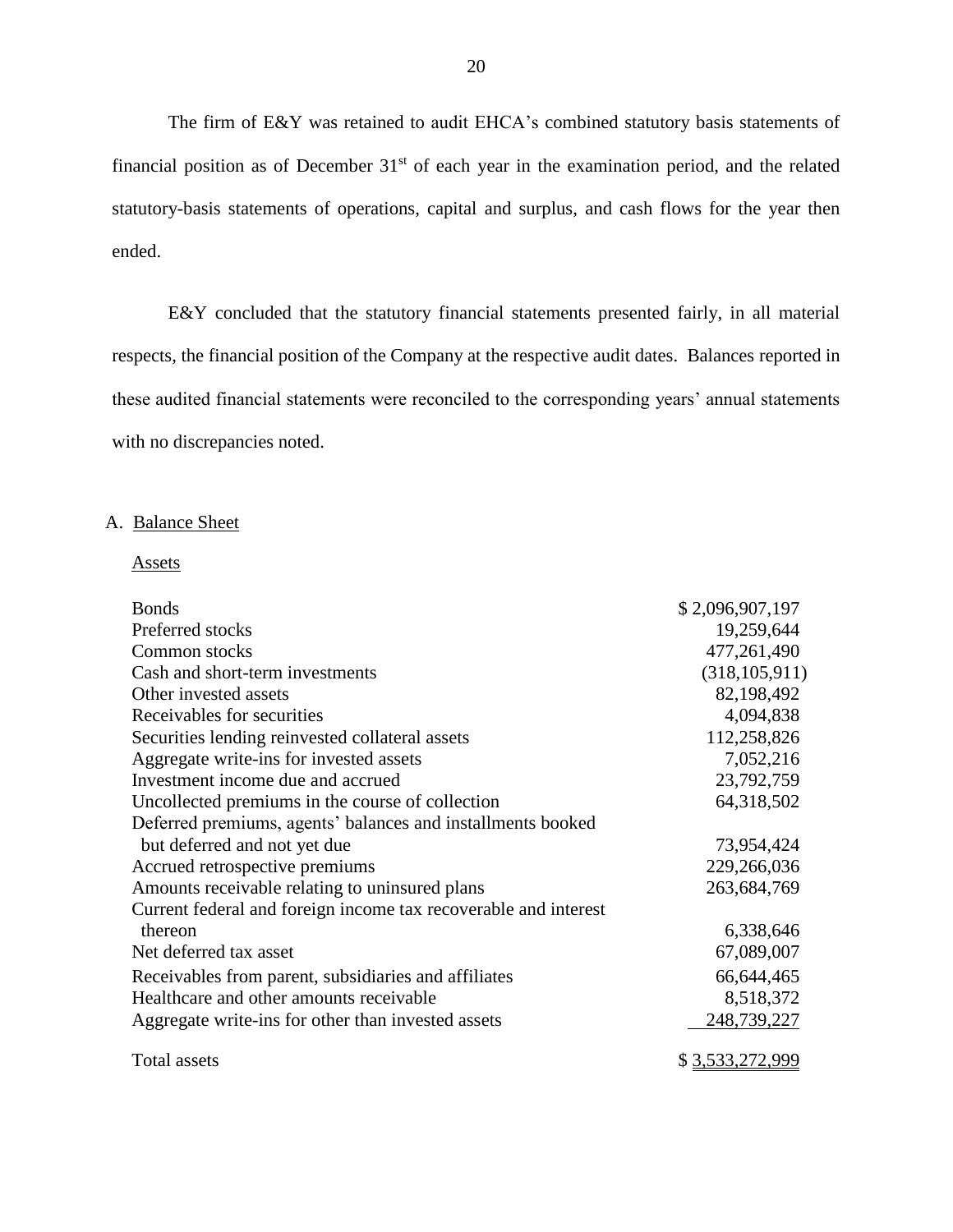#### **Liabilities**

| Claims unpaid                                                   | \$ | 570,641,249      |
|-----------------------------------------------------------------|----|------------------|
| Accrued medical incentive pool and bonus amounts                |    | 1,746,467        |
| Unpaid claims adjustment expenses                               |    | 10,965,515       |
| Aggregate health policy reserves including liability of \$0 for |    |                  |
| medical loss ratio rebate per the Public Health Service Act     |    | 228,855,863      |
| Aggregate health claim reserves                                 |    | 5,259,983        |
| Premiums received in advance                                    |    | 14,525,924       |
| General expenses due and accrued                                |    | 89,490,422       |
| Amounts withheld or retained for the account of others          |    | 279,866,201      |
| Remittance and items not allocated                              |    | 34,492,079       |
| Amounts due to parents, subsidiaries and affiliate affiliates   |    | 192,640,161      |
| Payable for securities                                          |    | 9,191,399        |
| Payable for securities lending                                  |    | 112,258,826      |
| Liability for amounts held under uninsured plans                |    | 154,064,350      |
| Aggregate write-ins for other liabilities                       |    | 117,395,574      |
| <b>Total liabilities</b>                                        | S. | 1,821,394,013    |
| <b>Capital and Surplus</b>                                      |    |                  |
| Common capital stock                                            | \$ | 300,000          |
| Gross paid-in and contributed surplus                           |    | 188,082,137      |
| Unassigned funds                                                |    | 1,523,496,849    |
| Total capital and surplus                                       | \$ | 1,711,878,986    |
| Total liabilities, capital and surplus                          |    | \$ 3,533,272,999 |

 **NOTE:** The Internal Revenue Service ("IRS") routinely conducts a Compliance Assurance evaluation of tax returns for WellPoint and its affiliates. There were no known IRS findings reported from the Compliance Assurance completed for December 31, 2011, December 31, 2012 or December 31, 2013. The examiners are unaware any potential exposure of issues related to the EHCA for any tax assessments and no liability has been established herein relative to such contingency.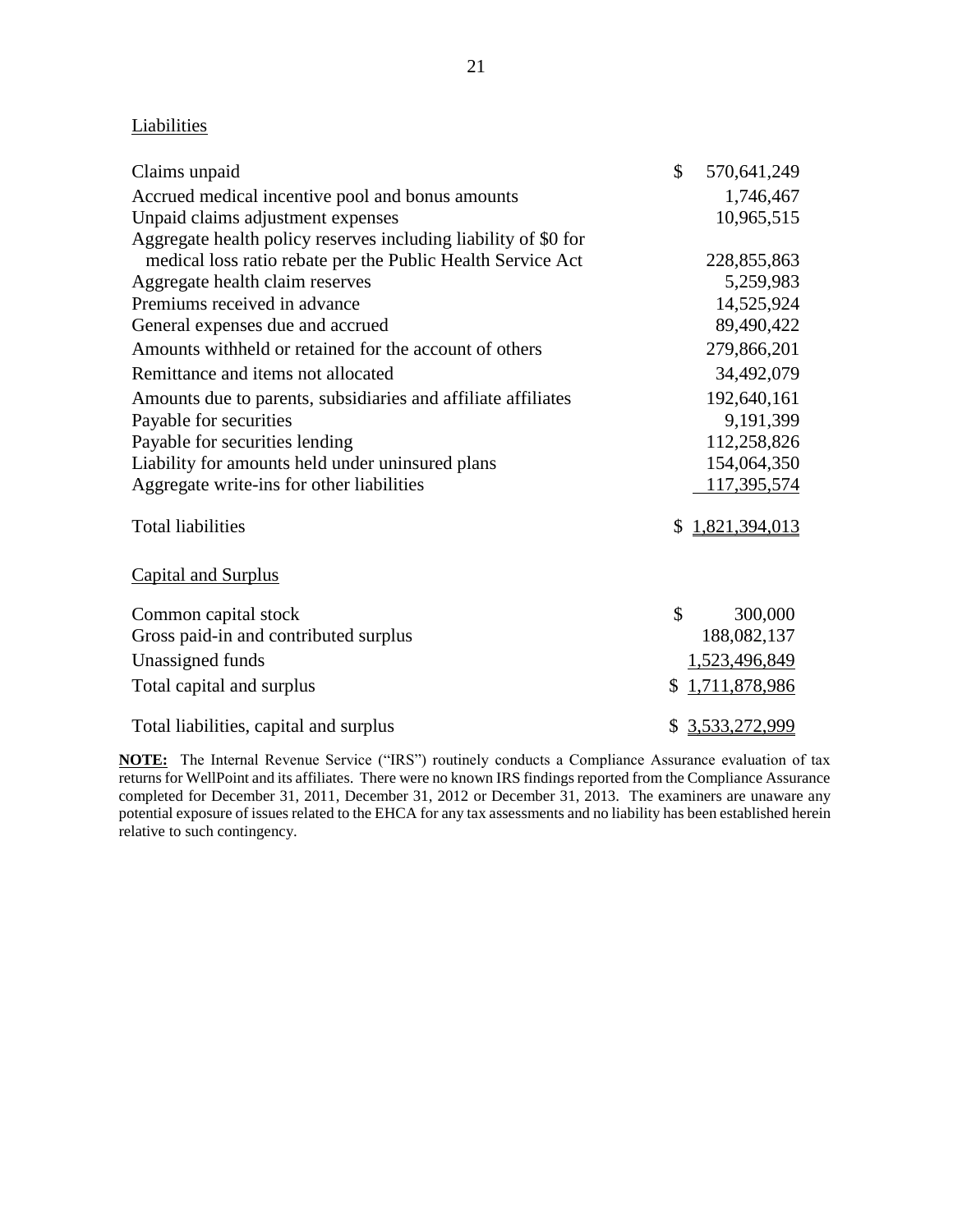<span id="page-23-0"></span>

#### B. Statement of Revenue and Expenses and Capital and Surplus

Capital and surplus increased \$180,732,692 during the three-year examination period,

January 1, 2011 through December 31, 2013, detailed as follows:

## Revenue

| Premium income                                                                                       | \$15,234,623,397    |                     |
|------------------------------------------------------------------------------------------------------|---------------------|---------------------|
| Change in unearned premium reserve                                                                   | 31,283,438          |                     |
| Total revenue                                                                                        |                     | \$15,265,906,835    |
| Hospital and medical expense                                                                         |                     |                     |
| Hospital/medical benefits                                                                            | 8,971,529,092<br>\$ |                     |
| Other professional services                                                                          | 157,023,379         |                     |
| Outside referrals                                                                                    | 476,630,501         |                     |
| Emergency room and out-of-area                                                                       | 2,759,345,467       |                     |
| Prescription drugs                                                                                   | 1,081,366,526       |                     |
| Aggregate write-ins for other hospital and medical<br>Incentive pool, withhold adjustments and bonus | 36,041,040          |                     |
| amounts                                                                                              | 9,718,494           |                     |
| Total hospital and medical expenses                                                                  | \$13,491,654,499    |                     |
| Claims adjustment expenses                                                                           | 290,390,594         |                     |
| General administrative expenses                                                                      | 1,070,036,117       |                     |
| Increase in reserves for life and accident and health                                                |                     |                     |
| contracts                                                                                            | 30,997,805          |                     |
| Total underwriting expenses                                                                          |                     | 14,883,079,015      |
| Net underwriting gains                                                                               |                     | \$<br>382,827,820   |
| Net investment income                                                                                |                     | 518,883,954         |
| Net realized capital gains less capital gains tax                                                    |                     | 52,366,355          |
| Net gain from agents' premium balances charged off                                                   |                     | 19,973              |
| Aggregate write-ins for other income or expense                                                      |                     | 95,437,166          |
| Net income before federal and foreign income taxes                                                   |                     | 1,049,535,268<br>\$ |
| Federal and foreign income taxes incurred                                                            |                     | 161,952,697         |
| Net income                                                                                           |                     | \$<br>887,582,571   |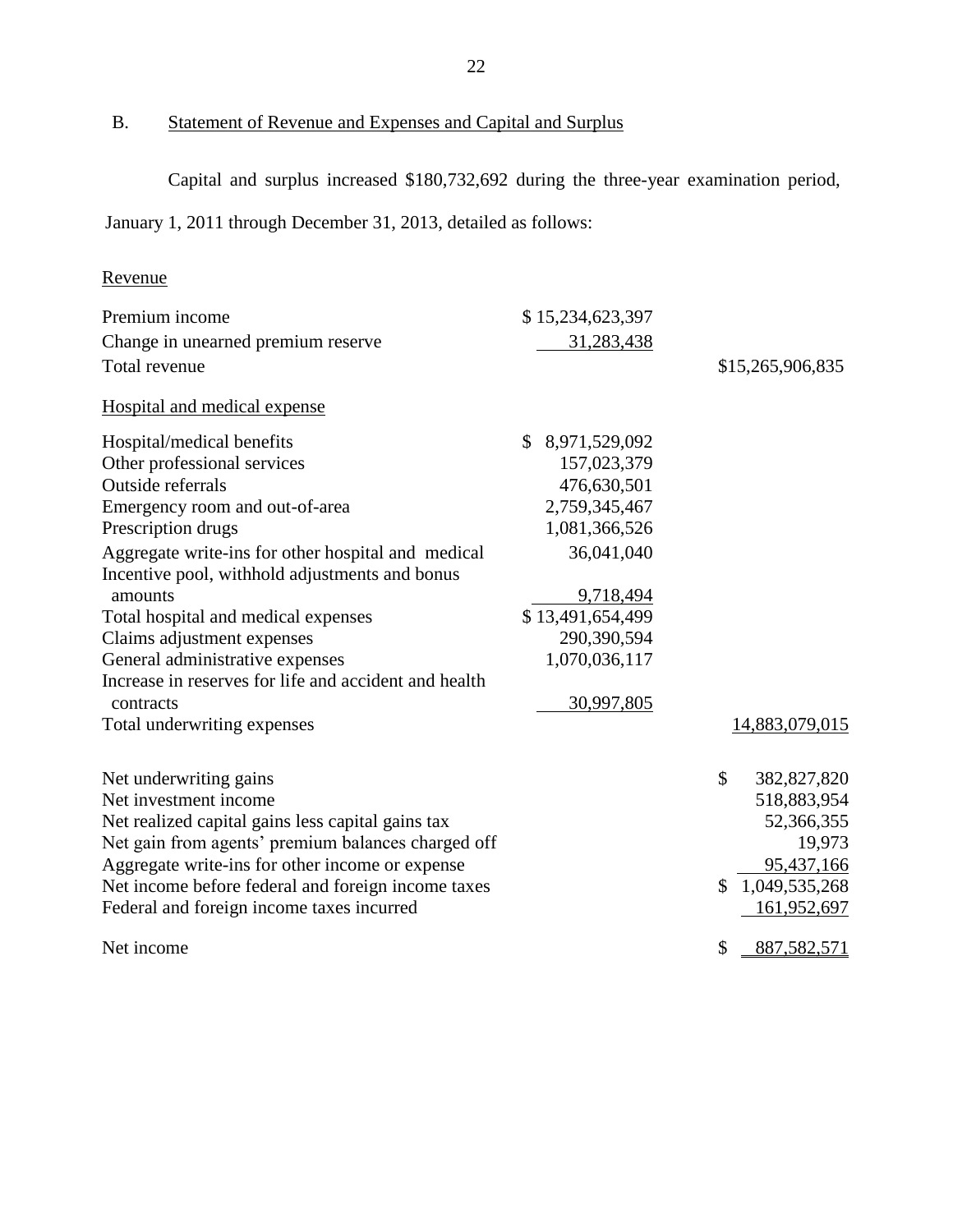#### Changes in Capital and Surplus

| Capital and surplus, per report on   | \$1,531,146,294 |
|--------------------------------------|-----------------|
| examination, as of December 31, 2010 |                 |

|                                                        | Gains in<br>Surplus | Losses in<br>Surplus |                   |
|--------------------------------------------------------|---------------------|----------------------|-------------------|
| Net Income                                             | \$887,582,571       |                      |                   |
| Net change in unrealized capital gains                 |                     | \$83,668,859         |                   |
| Change in net deferred income tax                      | 18,059,793          |                      |                   |
| Change in non-admitted assets                          |                     | 11,914,286           |                   |
| Cumulative effect of change in accounting<br>principle | 19,581,376          |                      |                   |
| Dividends to shareholders                              |                     | 648,907,903          |                   |
| Net increase in capital and surplus                    |                     |                      | 180,732,692<br>\$ |
| Capital and surplus, per report on                     |                     |                      |                   |
| examination, as of December 31, 2013                   |                     |                      | \$1,711,878,986   |

#### **4. SUBSEQUENT EVENTS**

 started trading on the New York Stock Exchange. Shareholders approved the name change at a On December 2, 2014 WellPoint, Inc. changed its corporate name to [Anthem, Inc.,](http://cts.businesswire.com/ct/CT?id=smartlink&url=http%3A%2F%2Fwww.antheminc.com%2F&esheet=50995323&newsitemid=20141203005152&lan=en-US&anchor=Anthem%2C+Inc.%2C&index=1&md5=766c119a36e7ae689cd4262cb118c052) and special shareholders meeting held on November 5, 2014.

 On February 5, 2015 Anthem, Inc. communicated to its current and former members that Anthem had been the subject of a very sophisticated external cyber-attack. The attackers gained unauthorized access (in mid-December 2014) to Anthem Inc.'s IT system and obtained personal information from current and former members (approximately 80 million). information from current and former members (approximately 80 million). It should be noted that following the discovery of this cyber breach, the NAIC requested

that a cybersecurity multi-state examination of Anthem, Inc. and its subsidiaries be conducted. A separate report of their findings will be issued at a later date.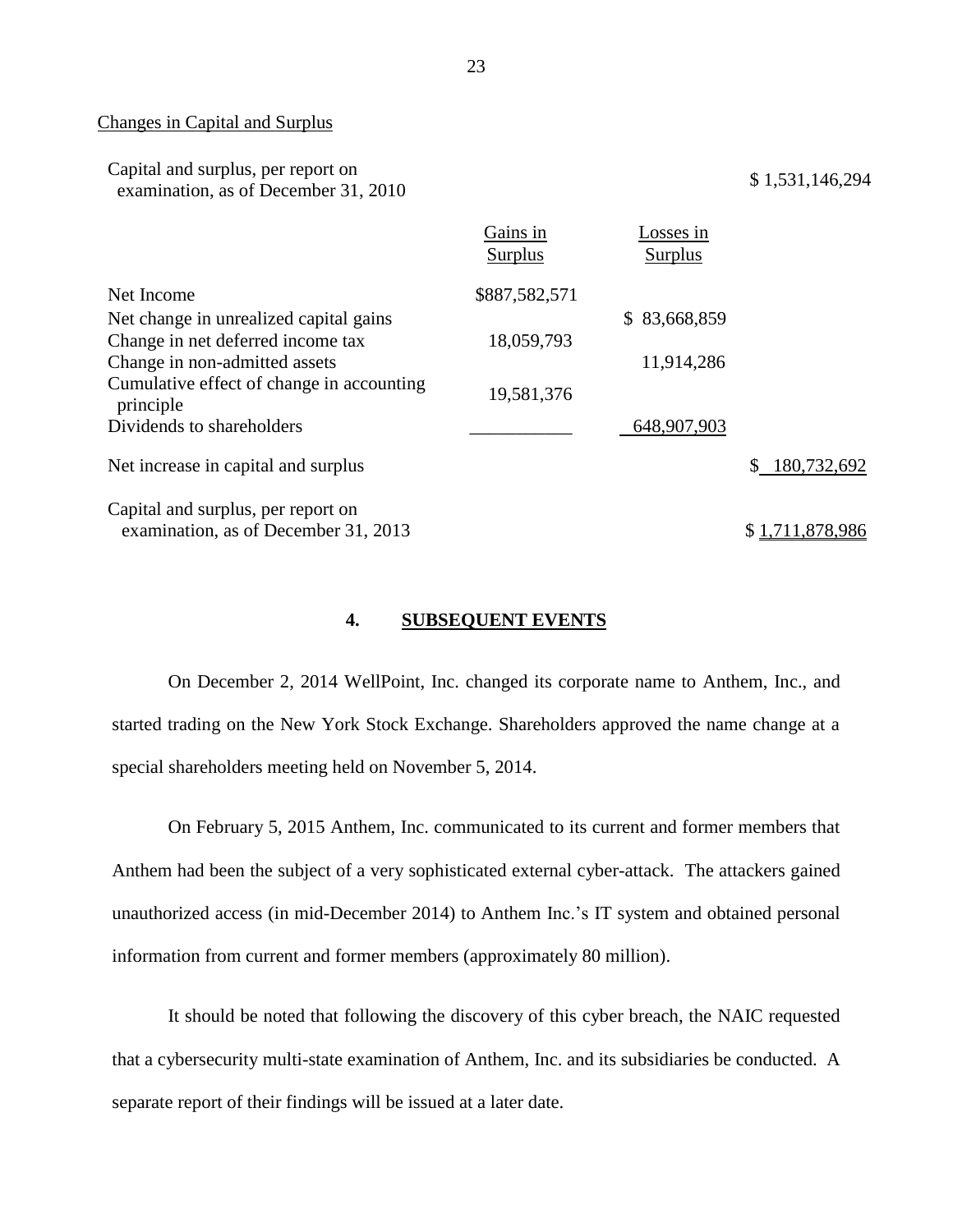#### **5. COMPLIANCE WITH PRIOR REPORT ON EXAMINATION**

<span id="page-25-0"></span> (3) comments and recommendations pertaining to the financial portion of the examination (page The prior report on examination as of December 31, 2010, contained the following three number refers to the prior report on examination):

#### Dividends

1. It is recommended that the Company comply with the requirements of 12 Section 4207(b)(1) of the New York Insurance Law by obtaining the Superintendent's approval before declaring and distributing any dividends exceeding the lesser of 10% of its capital and surplus or 100% of its adjusted net income earned, as shown by its last statement on file with the Superintendent.

*EHCA has complied with this recommendation.* 

Facilitation of the Examination

2. It is recommended that the Company comply with the requirements of 18 Section  $310(a)(3)$  of the New York Insurance Law by providing requested documentation in a timely manner.

> *The Company has not complied with the recommendation. A similar recommendation appears in this report.*

Insurance Regulation No. 146 (11 NYCRR 361) – Specified Medical Conditions ("SMC") Pools

 3. It is recommended that the Plan properly account for all monies received from the SMC Pools that remain undistributed to the policyholders.

*EHCA has complied with this recommendation.* 

#### **ITEM NO. PAGE NO.**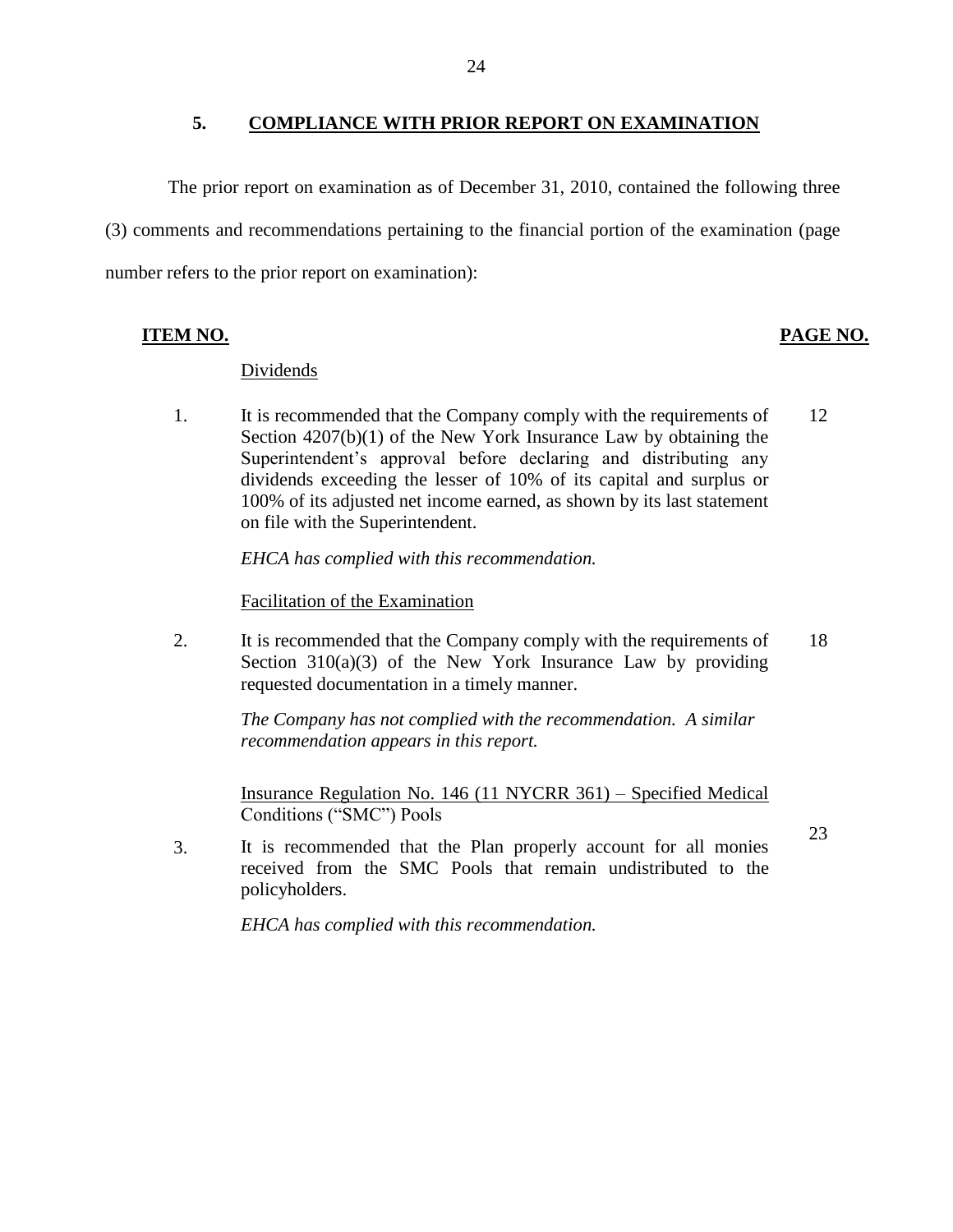#### <span id="page-26-0"></span> **6. SUMMARY OF COMMENTS AND RECOMMENDATIONS**

#### **ITEM**

#### **PAGE NO.**

#### A. Facilitation of the Examination

 It is recommended that the Company comply with the requirements of Section 310(a)(3) of the New York Insurance Law by providing the requested documentation in a timely manner. 18

#### B. Accounts and Records

- (e.g., claim lags) to the conclusions, as is required by the NAIC Health i. It is recommended that the Appointed Actuary's technical component of the Actuarial Memoranda include the analysis from the basic data, Annual Statement Instructions. 18
- ii. It is also recommended that the Appointed Actuary organize the technical appendices in a manner such that the analysis can be followed from data to conclusions. 18
- iii. It is further recommended that the Company establish and implement a control to prevent the omission of required components during the preparation of the Actuarial Memoranda. 19
- iv. It is recommended that the Appointed Actuary include in all Actuarial Memoranda an exhibit that reconciles the Annual Statement and compares the Actuary's conclusions to the carried amounts as is required by the NAIC Health Annual Statement Instructions. 19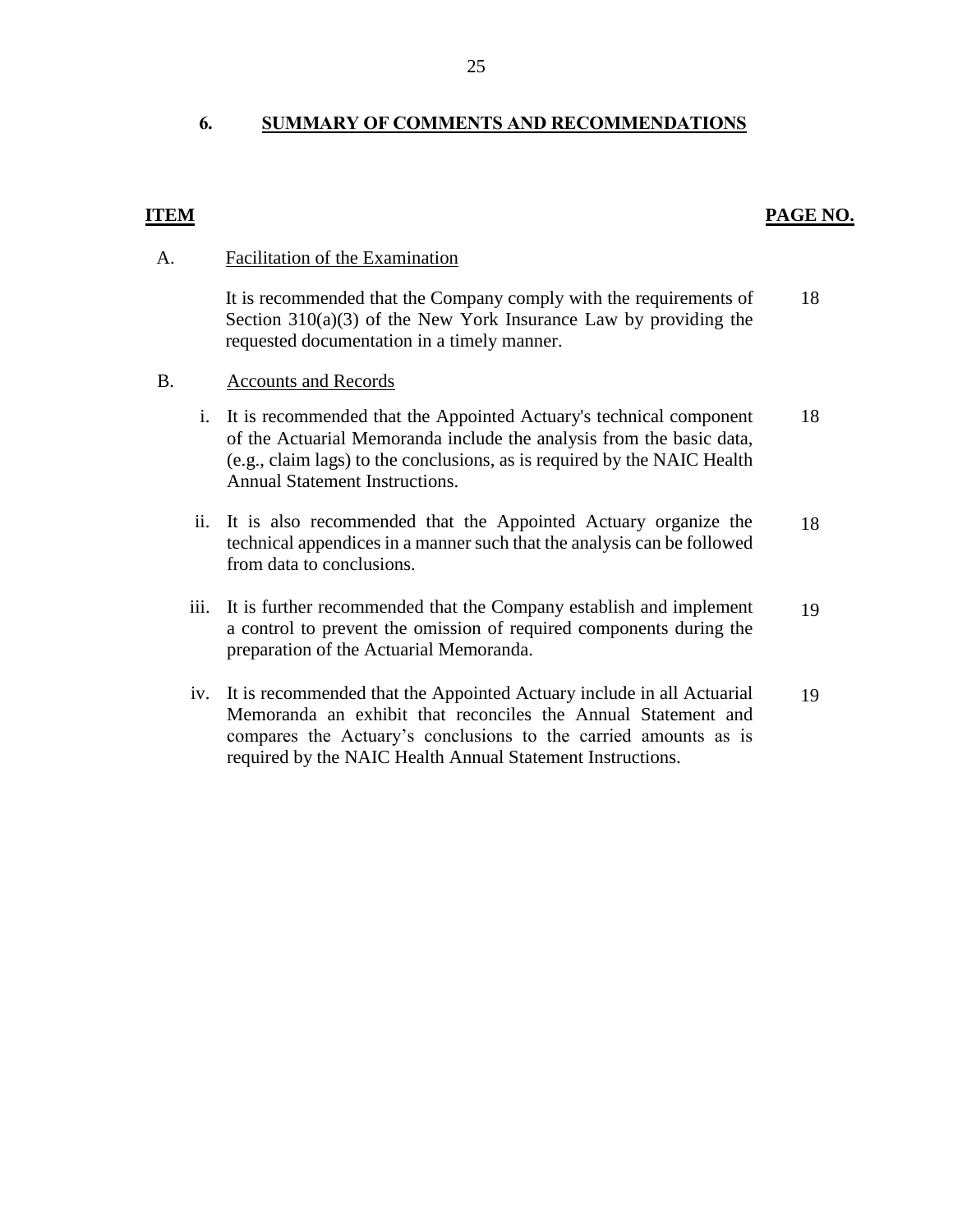Respectfully submitted,

\_\_\_\_\_\_\_\_\_\_\_\_\_\_\_\_\_\_\_\_\_\_\_\_

 Jerry Ehlers, CFE Insurance Examiner

STATE OF NEW YORK ) COUNTY OF NEW YORK)  $\sum$  SS.  $\mathcal{L}$ 

 **Jerry Ehlers**, being duly sworn, deposes and says that the foregoing report submitted by him is true to the best of his knowledge and belief.

Jerry Ehlers, CFE

\_\_\_\_\_\_\_\_\_\_\_\_\_\_\_\_\_\_\_\_\_\_\_\_\_\_\_

 Subscribed and sworn to before me this  $\_\_\_\_\_\_\$  day of  $\_\_\_\_\_2$  2016.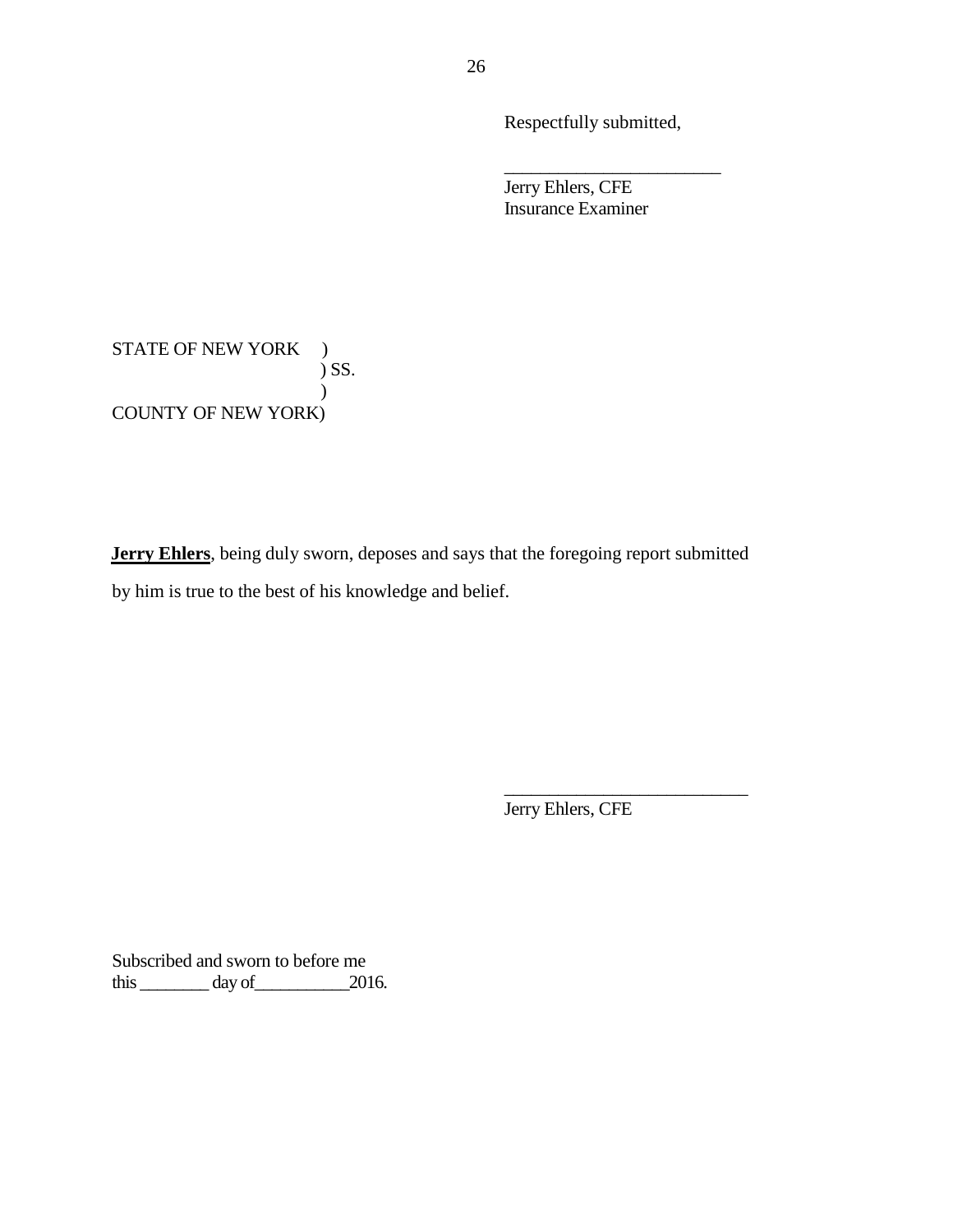Respectfully submitted,

 Sylvia D. Lawson, AINS, ARM, CLU Principal Insurance Examiner

\_\_\_\_\_\_\_\_\_\_\_\_\_\_\_\_\_\_\_\_\_\_\_\_\_\_\_\_\_\_

STATE OF NEW YORK ) COUNTY OF NEW YORK) ) SS.  $\lambda$ 

 **Sylvia D. Lawson**, being duly sworn, deposes and says that the foregoing report submitted by him is true to the best of his knowledge and belief. submitted by him is true to the best of his knowledge and belief.<br>  $\frac{1}{\text{Sylvia D.} \text{ Lawson, AINS, ARM, CLU}}$ 

Sylvia D. Lawson, AINS, ARM, CLU Principal Insurance Examiner

\_\_\_\_\_\_\_\_\_\_\_\_\_\_\_\_\_\_\_\_\_\_\_\_\_\_\_\_\_\_

 Subscribed and sworn to before me this  $\_\_\_\_\_\_\$  day of  $\_\_\_\_\_2$  2016.